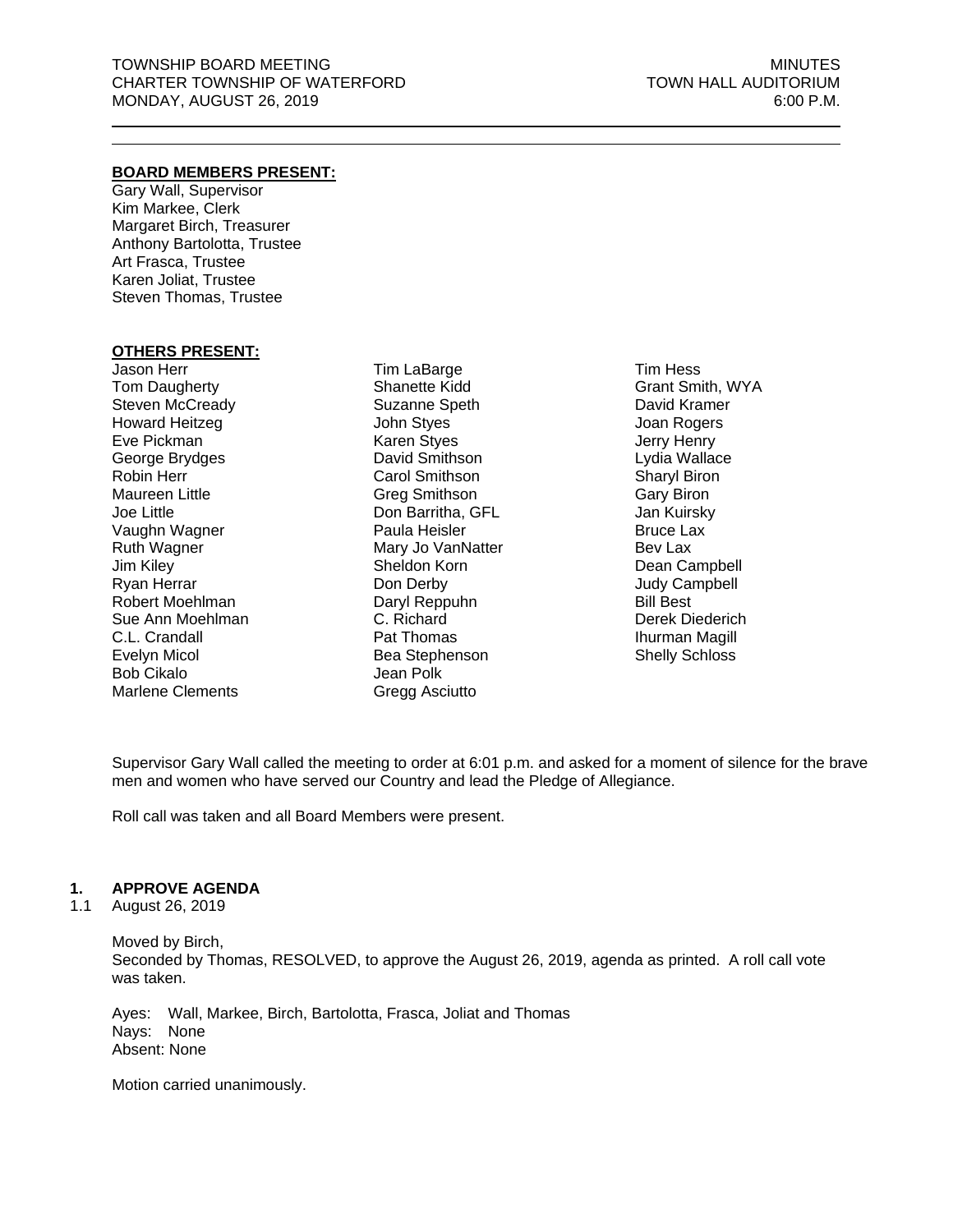## **2. ANNOUNCEMENTS**

- 2.1 Waterford Township offices will be closed on Monday, September 2, 2019, in observance of Labor Day. All Emergency services will be available.
- 2.2 Beginning Tuesday, September 3, 2019, general administrative office hours return to Fall & Winter operating hours of 8:00 a.m. to 5:00 p.m. Monday through Friday. All operating hours can be found on the Township website on each department's page at www.waterfordmi.gov
- 2.3 The 17th Annual Longest Breakfast Table fundraiser pancake breakfast will be held on Saturday, September 7, 2019, 8:30 a.m. -11:00 a.m. at Fire Station 1 on Crescent Lake Rd. & Hatchery. Join us while Waterford Police & Firefighters flip pancakes for the community! Enjoy fresh pancakes, sausage, juice, coffee and time spent with your Waterford neighbors and friends. All proceeds benefit the Police Benevolence Fund and Firefighters Charities.
- 2.4 Join us Saturday, September 7, 2019, at the Waterford Township Civic Center Campus 5200 Civic Center Dr. for Big Wheels Keep on Rollin'. Did you ever want to see big rigs up close? Don't miss your opportunity to climb aboard some large trucks, equipment and see other unusual vehicles at this attention-grabbing event. 11:00 a.m. to 2:00 p.m., \$5 per family. Sponsored by Waterford Parks & Recreation.
- 2.5 Waterford Township's monthly paper and cardboard recycling September date has been moved to Saturday, September 14th. This service is provided every month -- usually on the first Saturday -- from 9:00 a.m. to 1:00 p.m. in the parking lot at Township Hall. Waterford residents only, please.
- 2.6 The last day to pay your 2018 summer tax bill without interest is Monday, September 16, 2019. Payment options and more tax bill information can be found on the Waterford Township Treasurer's website at www.waterfordmi.gov/treasurer
- 2.7 Join us in the Library's Community Room to hang out with friends and make new ones. Drop in anytime no registration required. Tuesday Teen's, for 6th - 12th graders, is held every 2nd and 4th Tuesday (September - May) 3:30 p.m. - 5:00 p.m. Activities include games, crafts, activities, snacks, hang out with friends, and do homework
- 2.8 Stop by the Library for Fall Story Time. Weekly drop in Story times for Little Tots at the Library. Fall Dates: September 10th - November 20th: Baby time - Tuesdays at 10:00 a.m., 2-year old Story time - Tuesdays at 11:00 a.m., Toddler time - Wednesdays at 10:00 a.m., 3-year old Story time - Wednesdays at 11:00 a.m. Come join the fun!
- 2.9 The Waterford Township Public Library will host Author Doc Fletcher on Thursday, September 26, 2019, at 6:30 p.m., to present The History of Tiger Stadium.
- 2.10 September is Library Card Sign-up Month. New school year, new clothes, new supplies....new library card! Students, who live in Waterford Township, sign up for your first library card and get a free book. Elementary (grades k-5): get a free paperback book from the Children's Department. Teens (grades 6th-12th): pick out a free book at the Adult Reference desk. This offer is valid only for Waterford residents getting their very first Waterford library card and not for replacement cards for active library accounts. Parents or legal guardians must apply for library cards for kids under 18 years-of-age.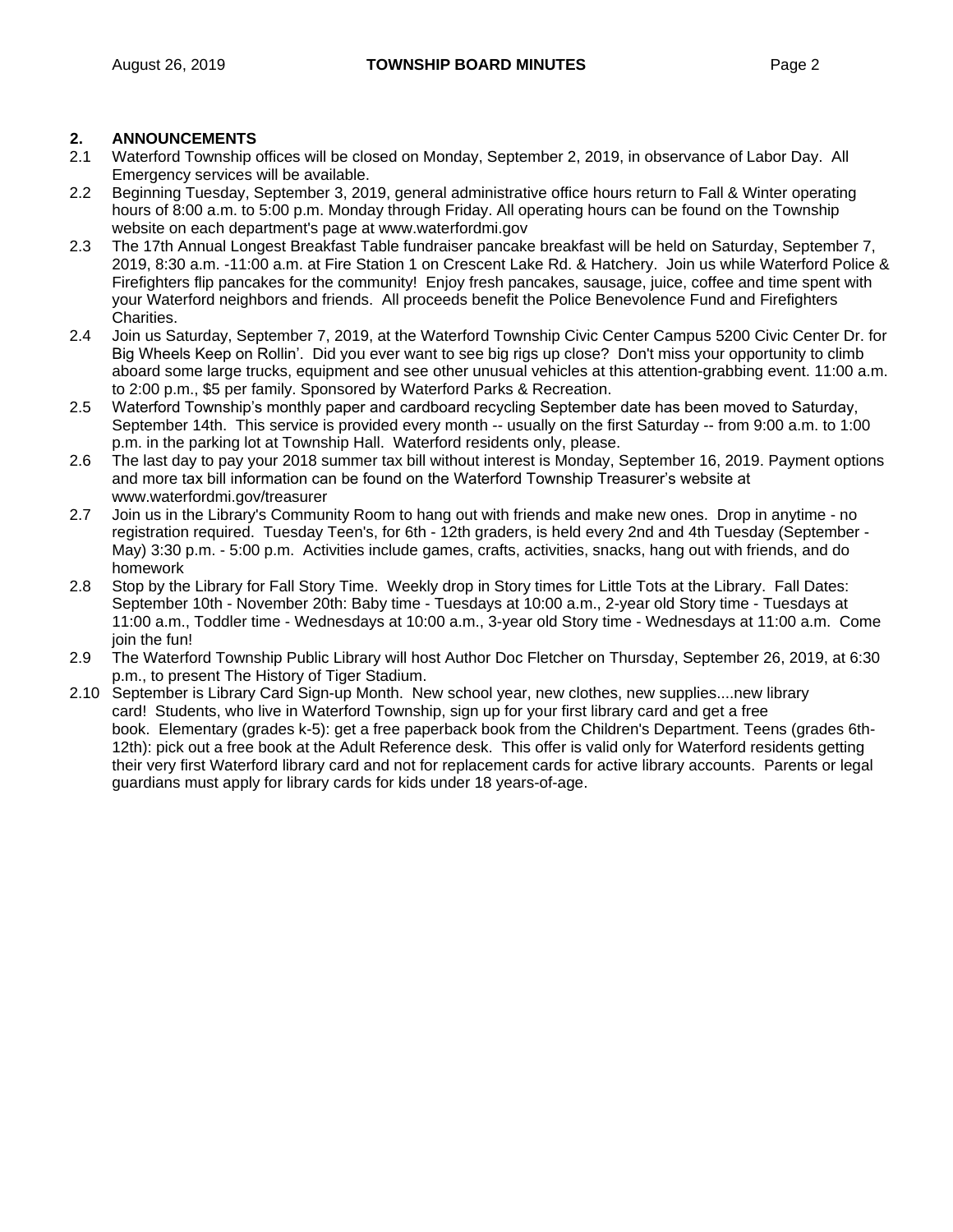### **3. CONSENT AGENDA**

*Board Members may remove items from the Consent Agenda for discussion purposes or for the purpose of voting in opposition. Public comment for items removal from the consent agenda may be received in the same manner immediately following the Consent Agenda.*

- 3.1 August 12, 2019 Meeting Minutes
- 3.2 August 26, 2019, Bill Payment
- 3.3 Receive the Clerk's Office June 2019
- 3.4 Receive the Fire Department's July 2019 Report
- 3.5 Receive the Library's July 2019 Report
- 3.6 Receive the Treasurer's Office July 2019 Report
- 3.7 General Employees' Pension Board Reappointments Bill Flury and Brian Siebert

Moved by Bartolotta, Seconded by Frasca, RESOLVED, to approve Consent Agenda items 3.1 through 3.7. A roll call vote was taken.

Ayes: Wall, Markee, Birch, Bartolotta, Frasca, Joliat and Thomas Nays: None Absent: None

Motion carried unanimously.

### **4. BOARD LIAISON REPORTS (VERBAL)**

Trustee Bartolotta –Waterford Youth Assistance Chairperson, Grant Smith, is being awarded the Governor's Service Award.

Clerk Markee - Library Board Summer reading prizes may be picked up through Labor Day. The next Library Board meeting is September 25, 2019 at 6:00 p.m.

The next Parks and Recreation Board meeting is September 10, 2019 at 6:30 pm. at Hess Hathaway Park.

Trustee Joliat attended a ZBA meeting that was held last week and has a DPNC meeting in September.

Trustee Frasca advised there is a Hess-Hathaway Advisory Board meeting in September.

#### **5. OPEN BUSINESS**

#### 5.1 **Consider Bid Review Committee Recommendation and Possible Award of Single Residential Waste Hauler Contract**

The following memo was received from the Single Residential Waste Hauler Review Committee.

As the Board is aware, the Township's bid process resulted in the receipt of three bids by the August 5, 2019 deadline. Those bids were from GFL Environmental USA, Inc. (GFL), Waste Management of Michigan, Inc. (Waste Management), and Advanced Disposal Services Solid Waste Midwest, LLC (Advanced). With each Board member having been previously provided with the complete bid books, the only portions of the bids attached to this memo are the Bid Price and Proposal Forms. PLEASE NOTE that as confirmed to Dawn Cito by the Advanced representative,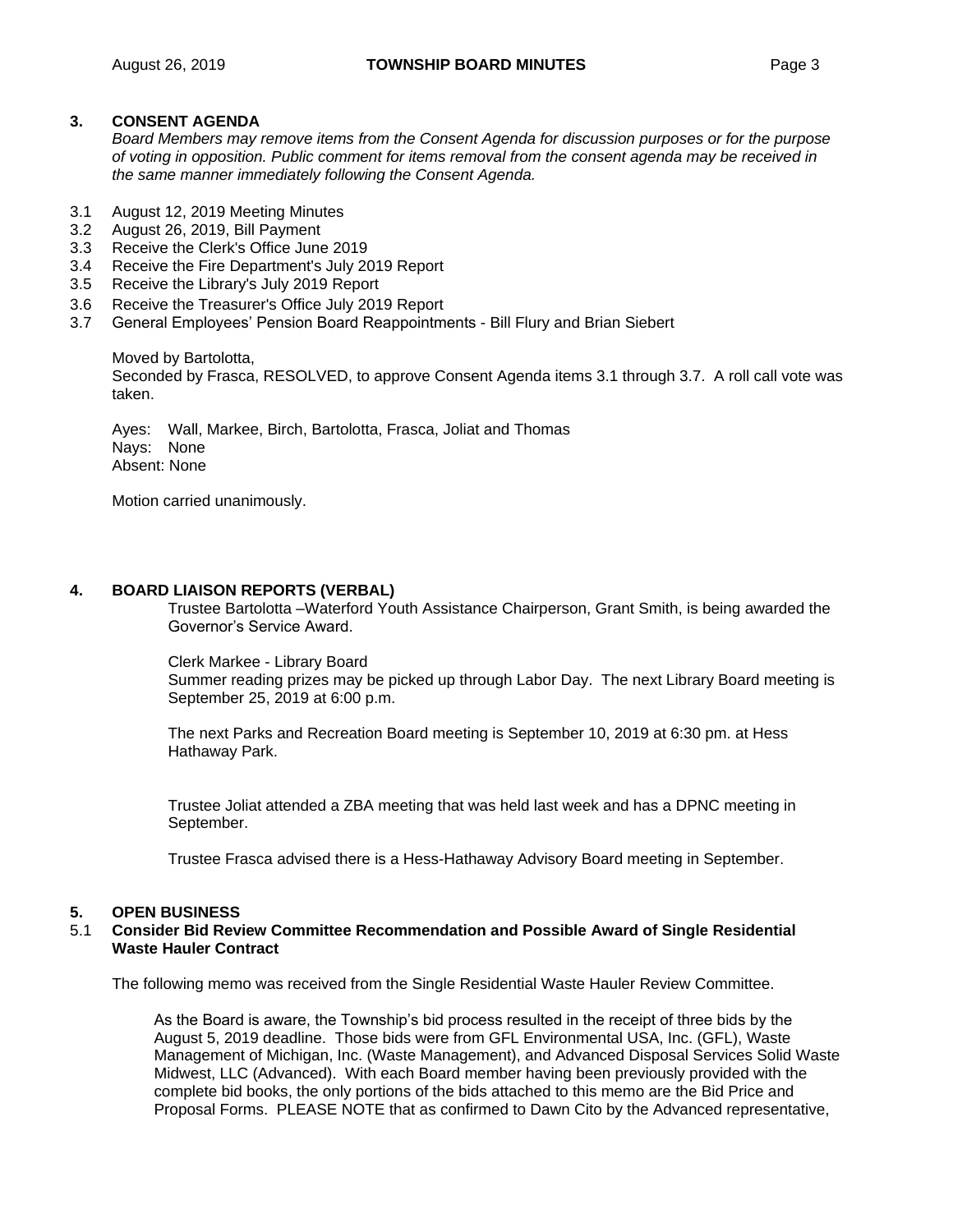Consider Bid Review Committee Recommendation and Possible Award of Single Residential Waste Hauler Contract Continued.

the prices on its Bid Price Form are monthly, not quarterly as requested/required, meaning that each amount must be multiplied by three. For example, the year 1 Basic Solid Waste quarterly price would be \$44.55.

Although each company's bid submittals demonstrated a commitment and ability to provide the residential single hauler services commencing March 30, 2020, for the reasons outlined in this memo, the Committee is recommending that the Township Board award a contract to GFL.

**Bid Price Submittals**. As the Board will recall, the Bid Price Form reflected the various types and levels of service the Board wanted to get prices on for reference in determining what services would be contracted for. GFL was the only bidder to provide a price for each item listed, which was a requirement of the bid documents. In contrast, Waste Management did not provide separate prices for basic solid waste collection and recycling collection, or any of the unlimited collection options on page 1 of the Bid Price Form, with Advanced also submitting no bid on those unlimited options, possibly in reliance on its Alternate Bids Nos. 1 and 2.

**Exceptions**. The bid documents allowed a bidder to note and request one or more Exceptions to the Township's bid/contract documents and specifications. GFL did not request any exceptions. Waste Management and Advanced each requested several.

**Pricing**. GFL's pricing was the lowest across the board when compared to prices that Waste Management and Advanced did provide.

**Meeting with GFL**. Based on the Committee's review of all three bids, with emphasis on the above considerations, a meeting was held with three GFL representatives on August 20, 2019. During and since that meeting, GFL:

- 1. Answered all questions asked to the Committee's satisfaction.
- 2. Confirmed that it would provide basic solid waste services to all properties, and recycling collection services to properties requesting them, for the prices stated in its bid.
- 3. Clarified that the prices stated for basic solid waste with unlimited yard waste collection at the bottom of page 1 of the Bid Price Form included recycling collection, and that without recycling collection, those prices would be reduced by the quarterly amounts for site separated recycling collection. For example, in year 1, the price for basic solid waste with unlimited yard waste collection would be \$39.75 per quarter (\$54.65 - \$14.90).
- 4. Recommended the unlimited yard waste basic solid waste collection option as opposed to the 12-bag limit yard waste basic solid waste collection option at \$39.00 per quarter.
- 5. Recommended 65-gallon recycling carts as opposed to the 95-gallon carts in the Township's Project Specifications.
- 6. Agreed to supplement the publicly available financial information provided with its bid, with GFL's private company proprietary financial information upon a Township pledge of confidentiality under the applicable FOIA exemption.
- 7. Advised that Waterford would be serviced out of GFL's Pontiac Service Center that is expected to be operational by November 1, 2019.
- 8. Although the Township's Project Specifications called for residents to be able to suspend services for up to six consecutive months in a calendar year (often referred to as a "snow bird" discount even though not limited to that group), confirmed that would agree to that for three consecutive months.
- 9. Explained its rationale for Alternative Proposal 2 under which all rates would be reduced by 5% if the Township agreed to allow collections Monday through Friday, instead of Monday through Thursday.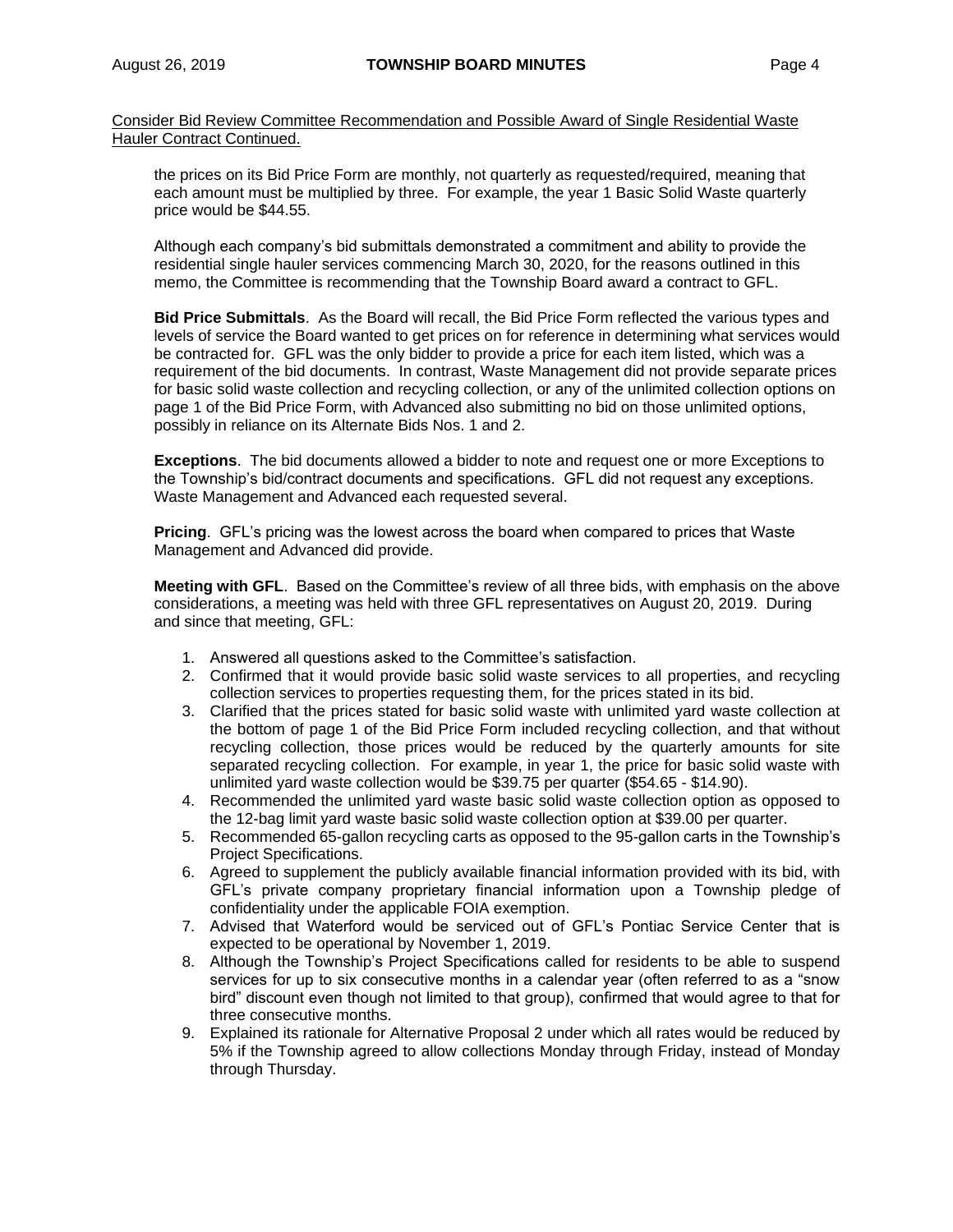Consider Bid Review Committee Recommendation and Possible Award of Single Residential Waste Hauler Contract Continued.

> 10. Confirmed that on an annual basis during the term of the contract (5 years with possible 5 year renewal terms), the Township could change the level of service to be provided. For instance, the Township could change its mind on whether GFL was required to provide recycling collection services to all residents or only those choosing that option at the additional price as indicated.

**Committee Recommendations.** If the Board is ready to move forward with the Single Residential Waste Hauler concept, as noted above, the Committee recommends awarding a Contract to GFL. Subject to the Board's policy decision on how recycling is handled, the Committee's recommendations on the services to be provided for in that Contract are as follows:

- 1. Basic solid waste with unlimited yard waste collection services to all residents.
- 2. Recyclable materials collection to residents choosing and paying for that option.
- 3. Allow collections Monday through Friday for the additional 5% discount.
- 4. Use of 65 gallon carts for recycling subject to residents' limited ability to change.

| Year 1 Contract Prices before other possible discounts (up to 5%). |                      |                    |  |  |  |  |  |
|--------------------------------------------------------------------|----------------------|--------------------|--|--|--|--|--|
| Solid waste with bulk item and unlimited yard waste                | Quarterly<br>\$37.76 | Annual<br>\$151.04 |  |  |  |  |  |
| Recycling collection at each resident's option                     | \$14.15              | \$56.60            |  |  |  |  |  |

Supervisor Wall opened the meeting to public comments.

Shanette Kidd, Kidds Disposal, LLC – Inquired when the single waste hauling would begin and asked if they would be allowed to service customers that wanted to continue using Kidds Disposal. Supervisor Wall stated that March 20, 2020, is the tentative start date and the Township would have a single waste hauler, if the Board approves.

Janet Kirstie, Claudia Drive – discussed waste hauling concerns

Eve Pickman – discussed waste hauling concerns

Evelyn Michael, Jennifer Agnes – discussed single source waste hauling

Max Thompson, St. Jude Ct. - discussed waste hauling and recycling

Ray Sawyer – spoke against a single source waste hauler

Sharon Sawyer – spoke against a single source waste hauler.

Township Attorney, Gary Dovre, addressed pre-pay services. The Ordinance 2019-006 does have an exclusion for services by a Township licensed waste hauler through June 10, 2020, that are documented as having been paid for prior to June 10, 2019, the date when the Ordinance was introduced.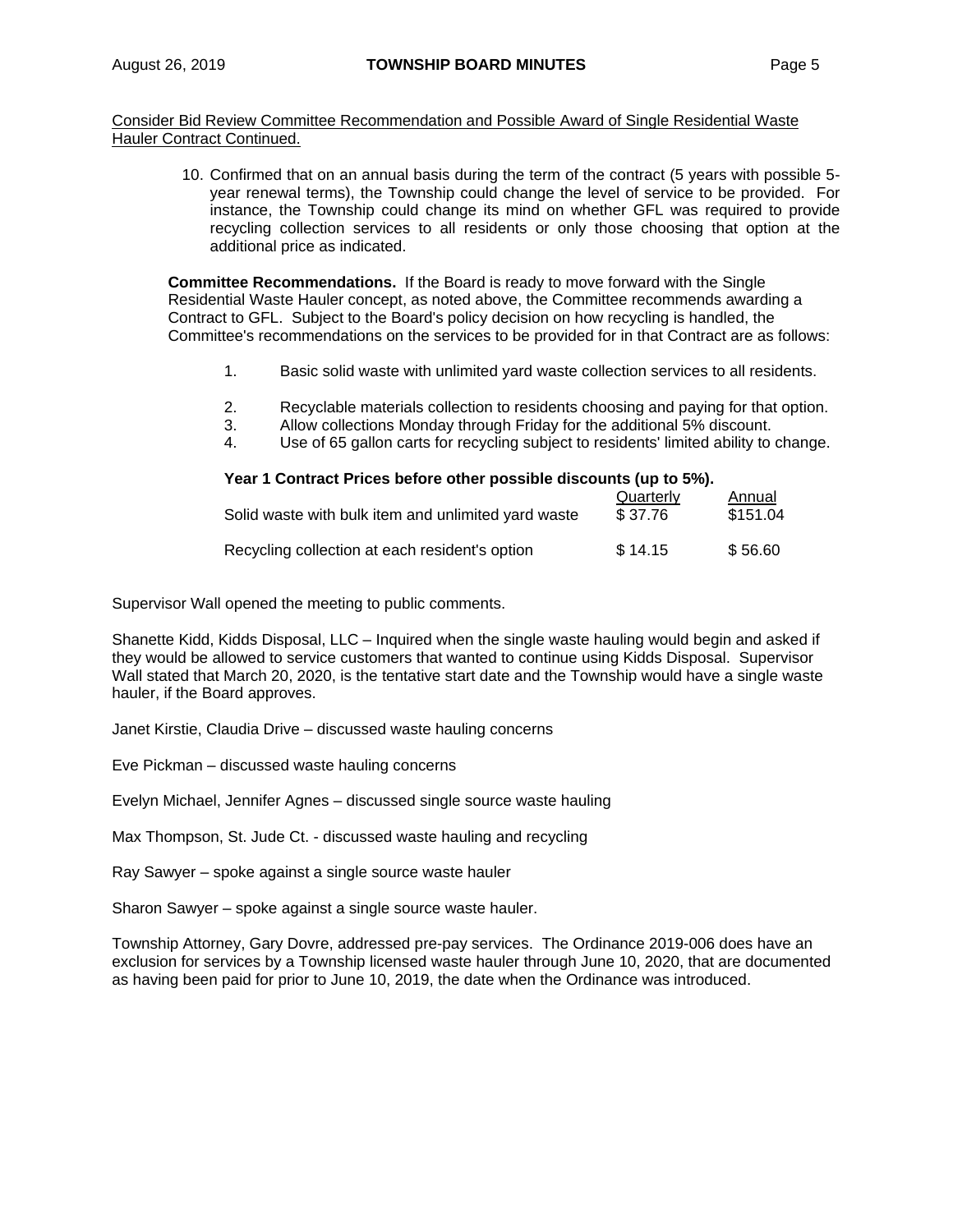Consider Bid Review Committee Recommendation and Possible Award of Single Residential Waste Hauler Contract Continued.

Moved by Markee,

Seconded by Frasca; RESOLVED, to accept the bid review committee's recommendation and award a 5 year single residential waste hauler contract to GFL Environmental USA, Inc. in accordance with GFL's Bid and the Township's bid and contract documents. Contract collection shall commence March 30, 2020, with all covered residences to receive solid waste with bulk item and unlimited yard waste collection. Recycling collection shall be provided to those residences choosing and paying for that option. The Township Supervisor is authorized to sign the contract as prepared by the Township Attorney. A roll call vote was taken.

Ayes: Wall, Markee, Birch, Bartolotta, Frasca, Joliat and Thomas Nays: None Absent: None

Motion carried unanimously.

## **5.2 Adoption of Waste Material and Residential Single Hauler Ordinance No. 2019-006 as Reintroduced on July 8, 2019**

### **CHARTER TOWNSHIP OF WATERFORD**

#### **ORDINANCE NO. 2019-006**

### **WASTE MATERIALS AND RESIDENTIAL SINGLE HAULER ORDINANCE AMENDMENT**

An Ordinance to amend Article III in Chapter 9 of the Waterford Charter Township Code to amend and add definitions and sections in Division 1, add a new Division 1A, and amend the title of and amend and add sections to Division 2, to amend and add waste material handling, storage, and disposal regulations, require the licensing of waste haulers, vehicles, and equipment, and to provide for all solid waste, recyclable materials, and yard waste from residential properties with curbside collection to be collected by a single waste hauler designated by the Township, and to provide penalties for violations of the added Division.

THE CHARTER TOWNSHIP OF WATERFORD ORDAINS:

## **Section 1 of Ordinance**

Section 9-053 in Division 1, Generally, of Article III, Waste Materials Control, in Chapter 9, Health and Sanitation, of the Waterford Charter Township Code is amended by changing the following existing definitions to read as follows:

#### **Sec. 9-053. Definitions.**

**Recyclable Materials.** Materials that are separated from solid waste prior to the collection from the site of generation, including high grade paper, glass, all metals, plastic, newspaper, corrugated paper, and other materials that may be recycled or composted. Recyclable materials shall not include hazardous waste.

**Waste Hauler.** Any person that collects or removes and transports solid waste, recyclable materials, or yard waste from a site of generation for transportation to and disposal at a different location.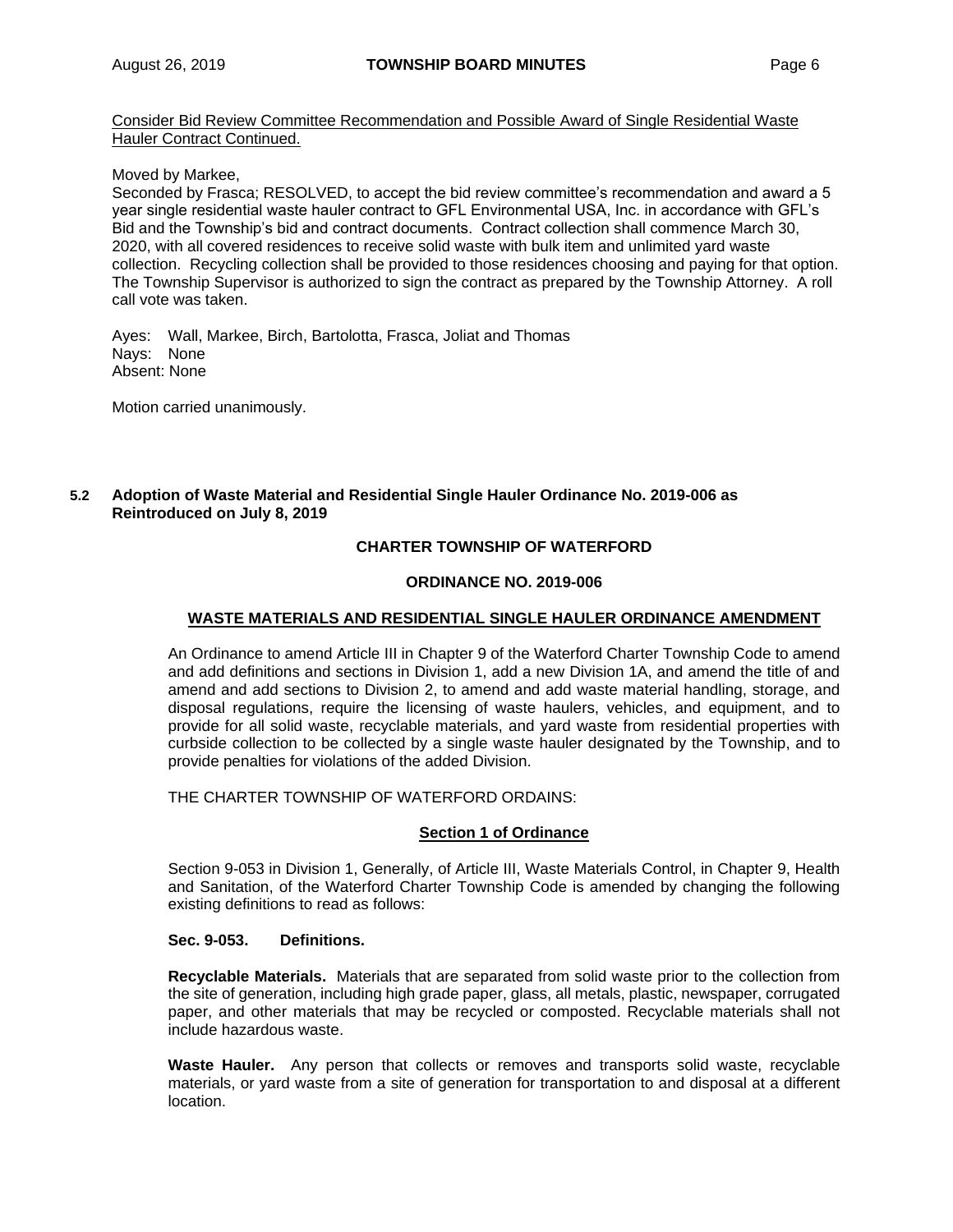**Yard Waste.** Leaves, grass clippings, lake weeds, vegetable or other garden debris, shrubbery, or brush, tree, plant and/or vegetation trimmings, not more than four (4) feet in length and three (3) inches in diameter, that can be converted to compost humus, also commonly referred to as compostable(s) and yard waste. Yard waste shall not include stumps, agricultural wastes, animal waste, roots, sewage sludge or garbage.

### **Section 2 of Ordinance**

Section 9-053 in Division 1, Generally, of Article III, Waste Materials Control, in Chapter 9, Health and Sanitation, of the Waterford Charter Township Code is amended by adding the following definitions to read as follows:

#### **Sec. 9-053. Definitions.**

**Act.** Part 115, Solid Waste Management, of the Natural Resources and Environmental Protection Act, Public Act No. 451 of 1994, MCL 324.11501 et seq., as amended.

**Bulk item.** Large pieces of furniture, bed springs, mattresses, bed frames, large appliances, washers, dryers, air conditioners, microwave ovens, humidifiers, de-humidifiers, furnaces, stoves, refrigerators, freezers, water heaters and softeners, water closets, toilets, bathtubs, sinks, carpet and pad, doors, windows, shelving, siding, lawn and yard furniture and equipment, exercise and playground equipment, grills, bicycles, tool and file cabinets, small quantities of building debris resulting from repair or remodeling personally done by the occupant of the residential premises and tied or bundled in lengths of not more than five (5) feet, fence parts or sections no larger than three (3) feet by four (4) feet, railroad ties and fence posts no larger than four (4) inches in diameter and eight (8) feet long, and other similar large household items.

**County waste management plan.** The Oakland County Solid Waste Management Plan and any amendments thereto.

**Curbside.** A location as near as possible to and within six (6') feet of the main-traveled portion of the roadway for the placement of residential solid waste, recyclable materials, or yard waste for collection.

**Designated waste hauler.** A licensed waste hauler awarded a contract by the township to collect, transport, and dispose of the residential solid waste, recyclable materials, and yard waste generated from residential premises in the township as provided in Division 1A.

**Hazardous waste.** As defined by the Natural Resources and Environmental Protection Act, Part 111 of Public Act No. 451 of 1994, MCL 324.11103(3) et seq., as amended.

**Licensed waste hauler.** A waste hauler that has applied for and been issued a waste hauler license as provided in Division 11 of Article III in Chapter 10 of this Code.

**Residential premises.** A parcel or lot that contains a single-family residential dwelling or multiplefamily residential dwelling unit.

**Site of generation.** Any property in or on which solid waste, recyclable material, or yard waste is generated.

**Solid waste.** All categories of waste materials as defined in this Section but excluding liquid waste, medical waste, wastewater, hazardous waste, and other materials excluded from the definition of solid waste in the Act.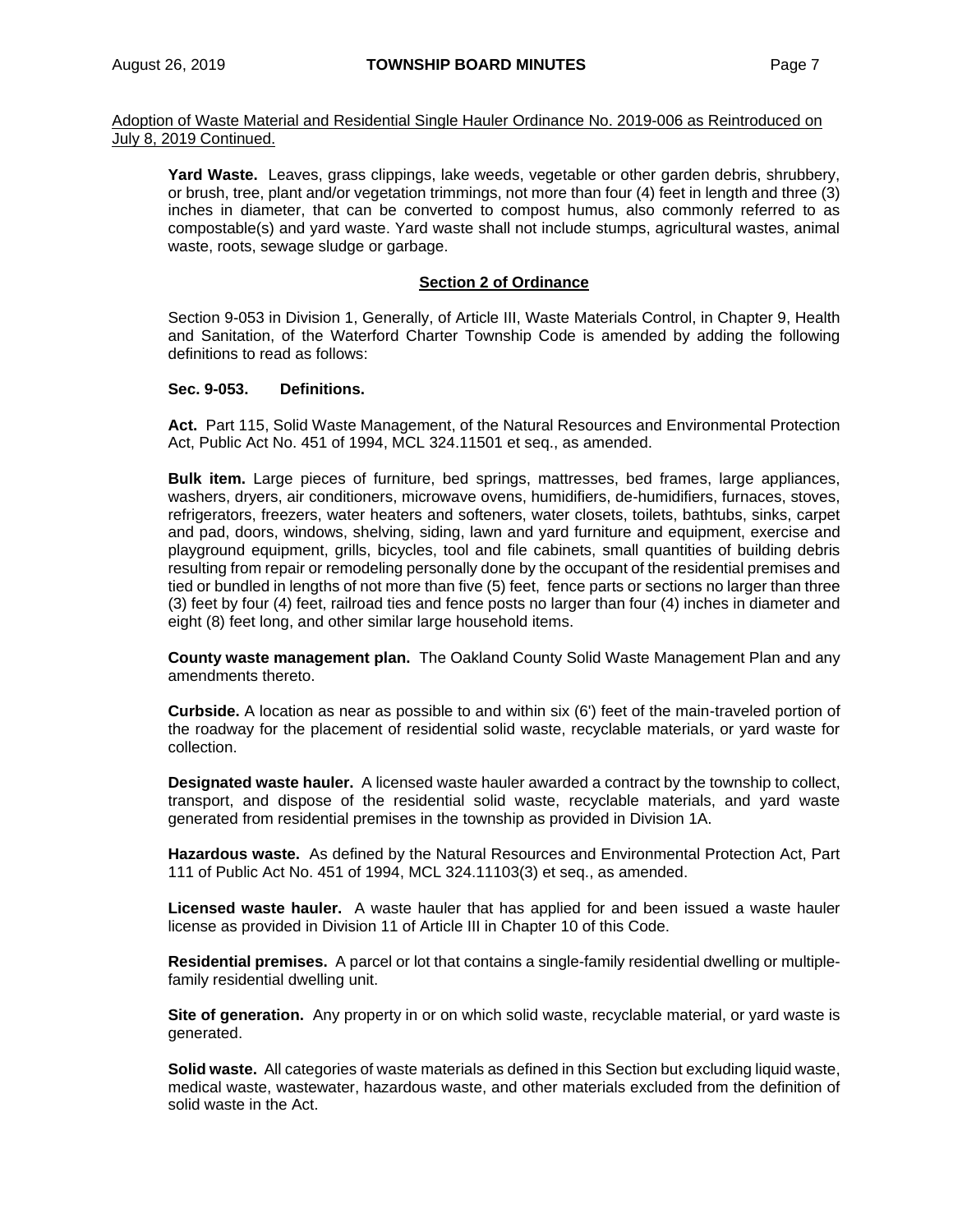### **Section 3 of Ordinance**

The Waterford Charter Township Code is amended by adding new Sections 9-055, 9-056, 9-057, and 9-058 in Division 1, Generally, of Article III, Waste Materials Control, in Chapter 9, Health and Sanitation, to read as follows:

### **Sec. 9-055. Prohibited storage, collection, transportation, and disposal.**

It shall be unlawful for any person to store, collect, transport, or dispose of waste or recyclable materials except in the manner required and authorized in this Article.

#### **Sec. 9-056. Waste hauler licensing.**

No person shall act or be engaged in business as a waste hauler without first obtaining all licenses required by the State of Michigan and other governmental entities, and a business license from the Township under Division 11 of Article III in Chapter 10 of this Code.

#### **Sec. 9-057. Waste collection vehicles and equipment.**

Solid waste, yard waste, and recyclable materials shall only be collected and transported in and with vehicles and equipment that have been licensed or registered with the Township as provided in Division 11 of Article III in Chapter 10 of this Code.

### **Sec. 9-058. Rules and Regulations.**

By resolution, the township board may adopt rules and regulations for the implementation of the regulations in this Article, which may include collection schedules, approved recyclable materials and container lists, and any other matter related to the storage, collection, transportation, and disposal of solid waste, yard waste, and recyclable materials that are consistent with this Article, any Township contract with a designated residential waste hauler, and in compliance with applicable provisions of the Act.

#### **Secs. 9-059 -- 9-060. Reserved.**

#### **Section 4 of Ordinance**

The Waterford Charter Township Code is amended by adding Sections 9-061 through 9-070 in a new Division 1A, Designated Residential Waste Hauler, of Article III Waste Materials Control, in Chapter 9, Health and Sanitation, to read as follows:

### **Division 1A. Designated Residential Waste Hauler**

#### **Sec. 9-061 - Authority and purpose.**

(a) The Act provides that a municipality shall ensure that all solid waste is removed from sites of generation frequently enough to protect the public health, and that it shall be disposed of at a licensed solid waste disposal area.

(b) Because the current process of solid waste, recyclable material, and yard waste collection, transportation and disposal in the township directly and negatively affects public health, safety and welfare by the operation of multiple heavy trucks by multiple waste haulers on residential streets on different days of the week resulting in unnecessary traffic and public safety risks, wear and tear, and unsightly conditions on those streets, the township has determined that the curbside collection of those materials from residential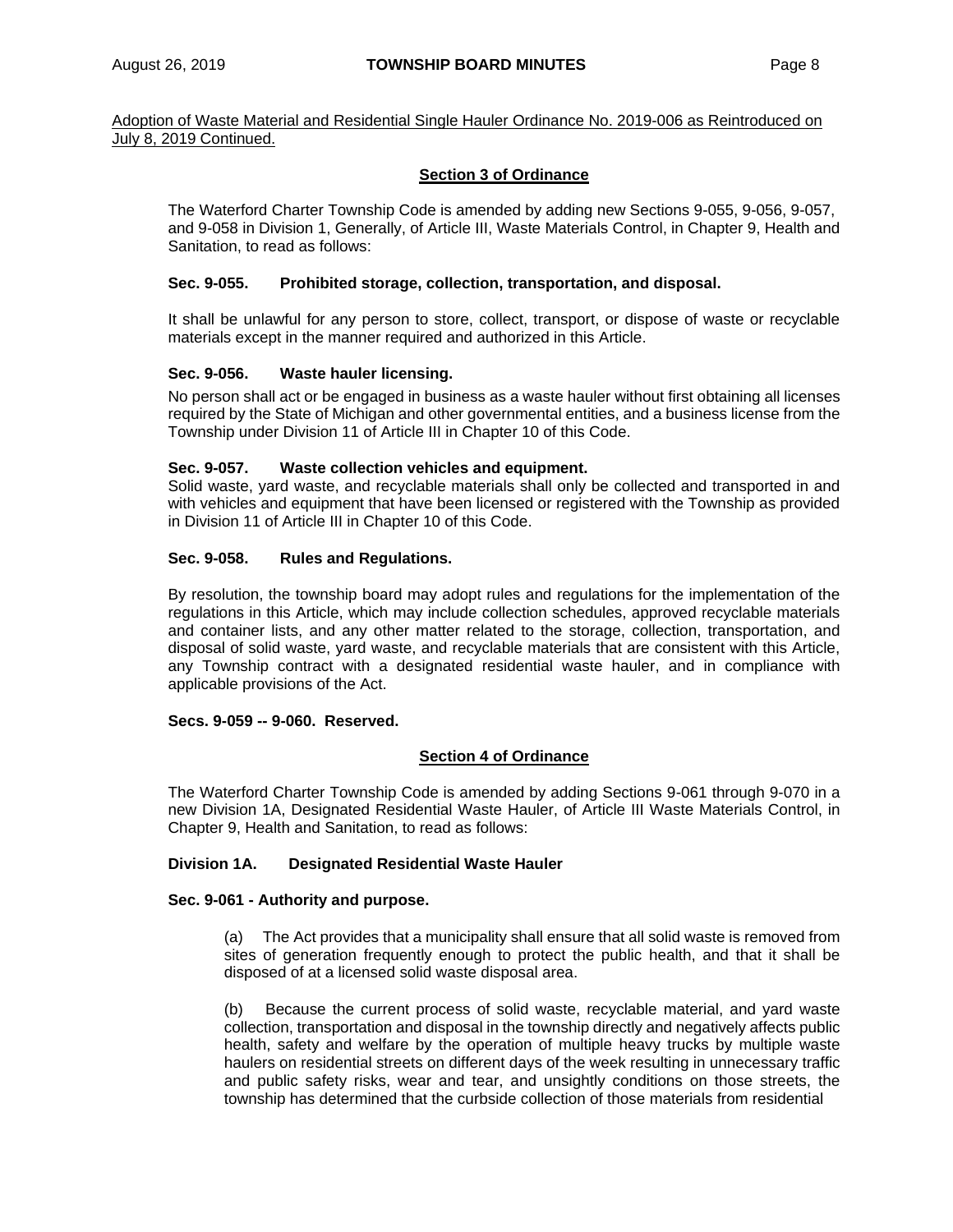properties shall be undertaken by the township through a contract with a single designated waste hauler.

### **Sec. 9-062. - Designated waste hauler use, prohibitions, and exclusions.**

(a) Commencing on March 30, 2020, all solid waste, recyclable materials, and yard waste from every residential premises site of generation in the township shall be collected, transported, and disposed of by a waste hauler designated by the Township Board as provided in this Division and no person shall dispose of any such materials through any means or waste hauler other than a township designated residential waste hauler.

(b) As of the effective date in subsection (a) no person except a township designated waste hauler shall engage in the business of collection, transporting, delivery, or disposal of solid waste, recyclable materials, or yard waste for a residential premises site of generation.

(c) The following are excluded from the application of this Division:

(1) A person in the business of providing landscaping services may remove the yard waste from its residential customers' premises for disposal by the landscaper in accordance with all regulations of the Act.

(2) Multiple-family residential units that have dumpster or other type of noncurbside solid waste collection.

- (3) Multiple-family commercial uses such as apartments and hotels.
- (4) Residential property that is undeveloped.

(5) Services by a timely licensed waste hauler under Division 11 of Article III in Chapter 10 of this Code that were paid for prior to June 10, 2019, through the documented date the services were paid for or June 10, 2020, whichever is earlier.

(6) Residential premises sites of generation that are excluded by law or its contract with the Township from being serviced by a township designated waste hauler.

#### **Sec. 9-063. - Selection of designated waste hauler.**

The award of a contract to a designated waste hauler shall be in the sole discretion of the township board and be made at a regular or special meeting of the township board.

#### **Sec. 9-064. - Designated waste hauler services and requirements.**

The contract awarded by the township to a designated waste hauler shall provide for the following:

(a) Compliance with the regulations in Division 2.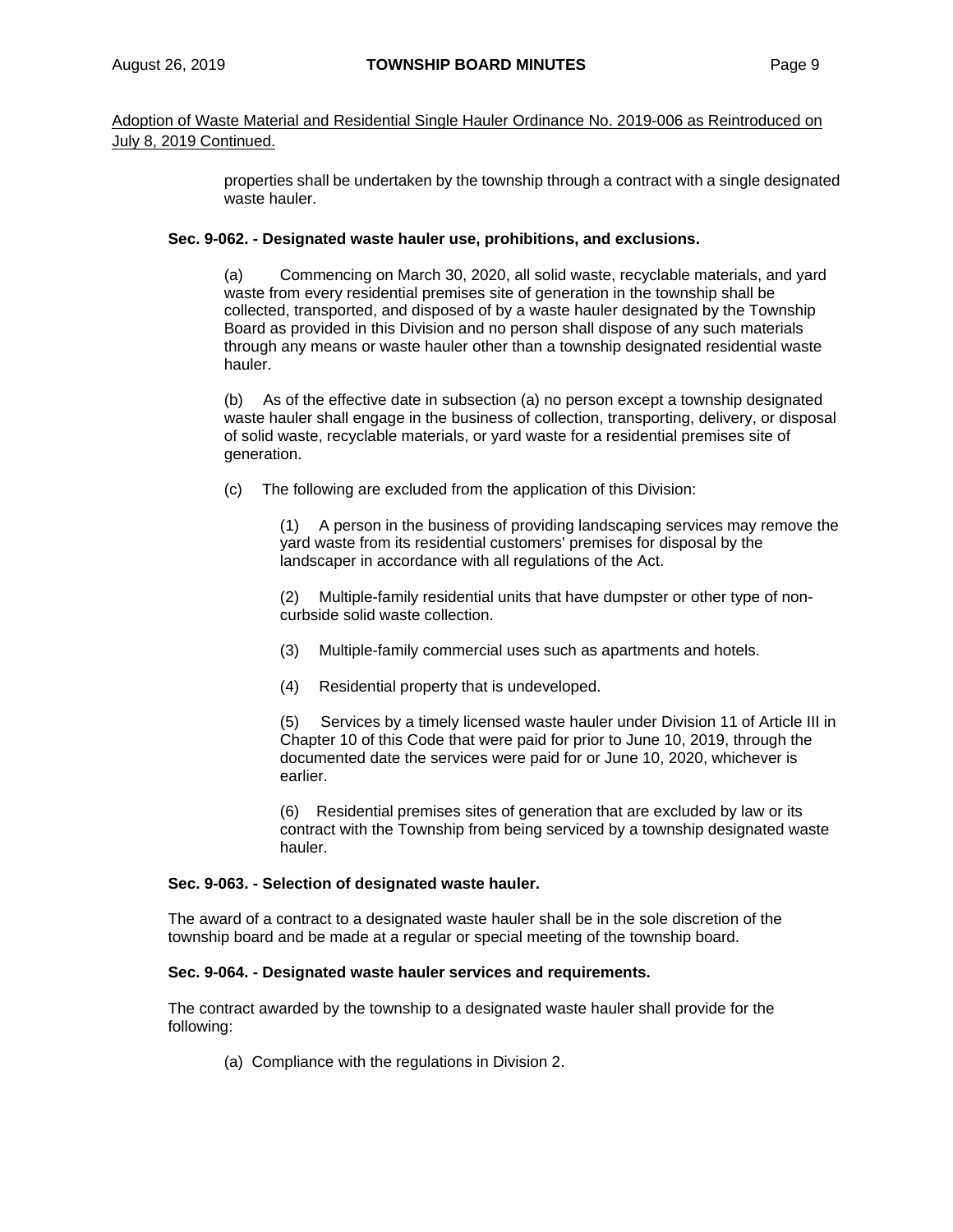> (b) Compliance with all requirements, terms, and conditions of the waste hauler's license, including the licensing or registration and proper maintenance of vehicles and equipment used.

(c) For collected materials to be transported and delivered to licensed disposal facilities under the Act and for the payment of all disposal fees charged by the facilities.

(d) Compliance with all applicable federal, state and county laws, statutes, ordinances, rules and regulations and the County waste management plan in the collection, transportation, and delivery of solid waste, recyclable materials and yard waste.

(e) Weekly curbside collection on designated days of solid waste, recyclable materials, and yard waste from residential premises for transport and disposal at a licensed disposal site.

(f) Separate collection, transportation, and disposal of recyclable materials that have been separated at the site of generation prior to placement for collection.

(g) Collection of some or all types of bulk items as defined in Section 9-053 on terms and conditions to be established.

(h) For the designated waste hauler to be responsible for billing for services, and for the payment, collection, and enforcement of billings.

(i) For a condominium or subdivision association to assume the responsibility to pay for the services to be provided by the designated waste hauler to the residential premises in the condominium or subdivision.

#### **Sec. 9-065. - Rates to be established by township.**

After awarding a contract to a designated waste hauler, the township board shall adopt a resolution that specifies the rates that shall be charged by the designated waste hauler for the services to be provided. The rates to be charged shall be based upon the awarded contract and upon adoption, the approved rate resolution shall be published in order to provide notice to the public of the rates approved. The designated solid waste hauler shall not charge a rate in excess of the rates approved by resolution of the township board.

#### **Sec. 9-066. - Responsibility and invoices for services and delinquencies.**

(a) The designated solid waste hauler shall bill for services in advance by sending an invoice directly to each residential premises for which services are to be provided. The invoices shall be in accordance with the rates established by the township board under Section 9-065.

(b) Invoices shall be in writing and transmitted to customers prior to the beginning of the billing period for which the charges are imposed and shall conspicuously note the due date for payment and any late penalty that will apply and be payable after that date.

(c) The due date for payment shall be the last business day prior to the beginning of the billing period for which the charges are imposed. If the last business day falls on a Saturday, Sunday, or holiday, the due date shall be the next business day.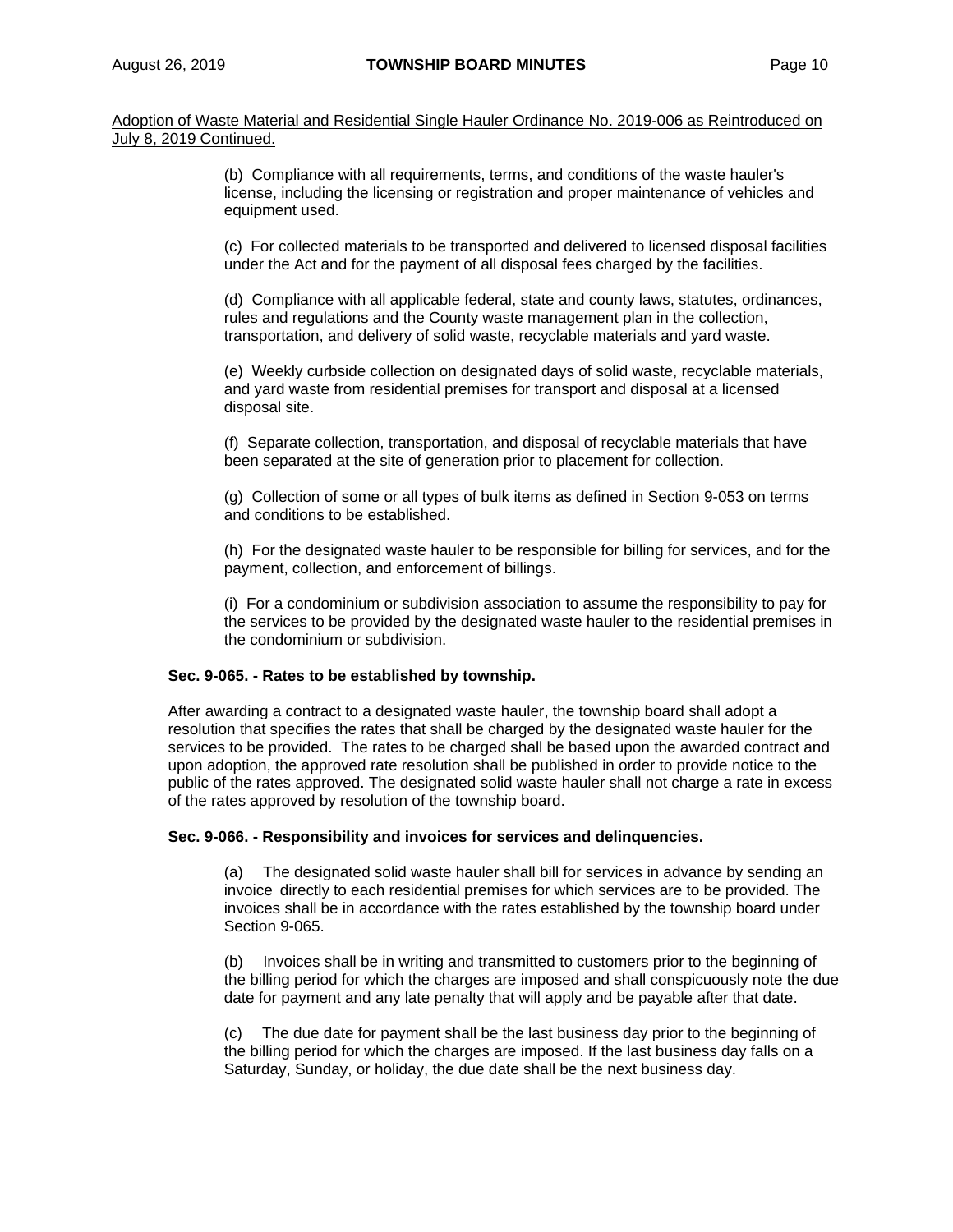> (d) If an invoice is not paid within ten (10) days after the due date, a late payment penalty in an amount approved by the township board under Section 9-065 shall accrue on the unpaid invoice amount and be payable, collectable, and enforceable as provided in this Section.

(e) If an invoice is not paid within ten (10) days after the due date, it shall be considered delinquent and the designated waste hauler shall send a written notice of delinquency and the late payment penalty to the customer. The notice of delinquency shall include written notice that if the delinquent charges and late payment penalty are not paid, they will be added to the township tax bill for the property as provided in Section 9-067, and how the notice of delinquency may be disputed with the designated waste hauler.

(f) The payment of all invoices and late payment penalties shall be a personal obligation of the owner of the residential premises for which the services are provided and shall be secured by a lien on that residential premises until paid in full.

#### **Sec. 9-067. - Delinquent charges inclusion on tax bills and tax roll.**

(a) The designated waste hauler shall maintain a list and written records by address and customer name of delinquent invoices, late payment penalties, and notice of delinquencies for possible placement on the township tax roll and December tax bill as provided in Section 1-014 of this Code.

(b) Prior to September 1 of each year, the designated waste hauler may submit a written request to the Township Treasurer that the township place the amount of any delinquent invoices and late payment penalties for each residential premises that have not been paid, on the tax roll and December tax bill as provided in Section 1-014 of this Code. The written request shall include an affidavit, signed by the designated waste hauler's authorized representative, that the charges on the delinquent list are accurate, shall include the due date for payment of the delinquent invoice, shall state the amount that is delinquent and any late payment penalties that have accrued, and the date notice of the delinquency was given as required under Section 9-066. The designated waste hauler shall also provide a text file in a format prescribed by the township assessor that includes the parcel identification number and address of the premises serviced, and the amounts of delinquent invoices and late payment penalties to be placed on the tax roll and December tax bill.

(c) Upon the timely submission of the designated waste hauler's request under subsection (b), at a meeting in September, the township board will review the request and by adoption of a resolution, approve the residential premises and amounts of delinquent invoice and late payment penalties to be placed on the tax roll and December tax bill for collection.

(d) The designated waste hauler's invoices and late payment penalties approved by the Township Board under subsection (c) shall be entered on the tax roll by the township assessor for the December tax bill with a six (6%) percent penalty on those amounts, for collection as any other real property tax.

(e) If a residential condominium or subdivision association has assumed responsibility to pay for the designated waste hauler's services, the provisions for collection of delinquent invoices as set forth herein shall not apply to the residential premises within that condominium or subdivision.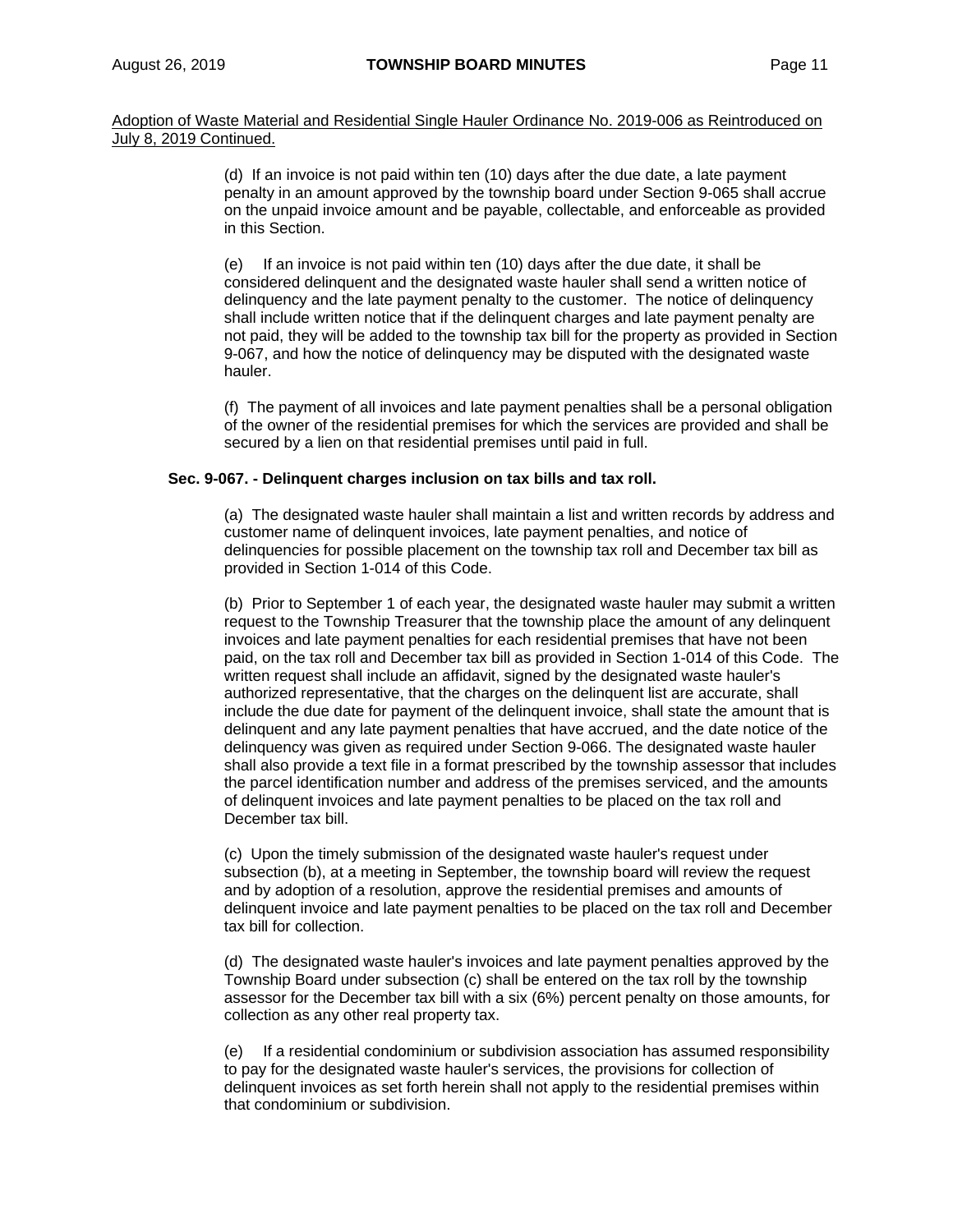### **Sec. 9-068. - Violations and sanctions.**

(a) Violation of this Division is a municipal civil infraction punishable as provided in Section 1- 010(b).

(b) *Nuisance and abatement.* Any disposal or collection of solid waste, recyclable materials, or yard waste from a residential premises site of generation in violation of this Division is declared to be a nuisance per se, and the township board may institute any appropriate action or proceedings in law or equity to prevent, restrain, correct, or abate any such nuisance by any court of competent jurisdiction.

### **Secs. 9-069 -- 9-070. Reserved.**

#### **Section 5 of Ordinance**

The title of Division 2, in Article III, Waste Materials Control, of Chapter 9, Health and Sanitation, of the Waterford Charter Township Code is amended from "Solid Waste" to "Waste Materials Regulations".

### **Section 6 of Ordinance**

In Division 2, now Waste Materials Regulations, of Article III, Waste Materials Control, in Chapter 9, Health and Sanitation, of the Waterford Charter Township Code, Sections 9-078, 9-079, 9-080, and 9-081 are amended, and Sections 9-082, 9-083, 9-084, 9-085, 9-086, 9-087, and 9-088 are added to read as follows, with the new Section 9-088 being the old Section 9-081:

#### **Division 2. Waste Materials Regulations.**

- **Sec. 9-078. Storing of waste materials on private properties prior to waste hauler removal.**
	- (a) On residential premises, all waste material except yard waste shall be stored in rodent-proof metal or hardened plastic waste material containers. Yard waste shall not be commingled with other waste materials. Waste material containers containing waste materials other than yard waste shall be covered tightly at all times to prevent the harboring of rodents and the scattering of debris. Except as provided in the following sentence, stored waste materials shall be shielded from public view. Placement of waste material containers, yard waste, and recycling bins beyond the front building line of any principal residential building shall be restricted to the time period beginning at 6:00 p.m. the day before a scheduled collection day through 8:00 p.m. of the scheduled collection day.
	- (b) On non-residential premises, all waste material stored outside of the building must be stored in waste material containers that are emptied by a licensed waste hauler at intervals frequent enough to prevent development of a food source for animals as well as prevent an overflow of items that will cause litter. The waste material containers shall be kept in rear or side yards at all times, unless another location has been approved in accordance with the Waterford Township Zoning Ordinance. Waste material containers containing waste materials shall be covered tightly at all times to prevent the harboring of rodents and the scattering of debris.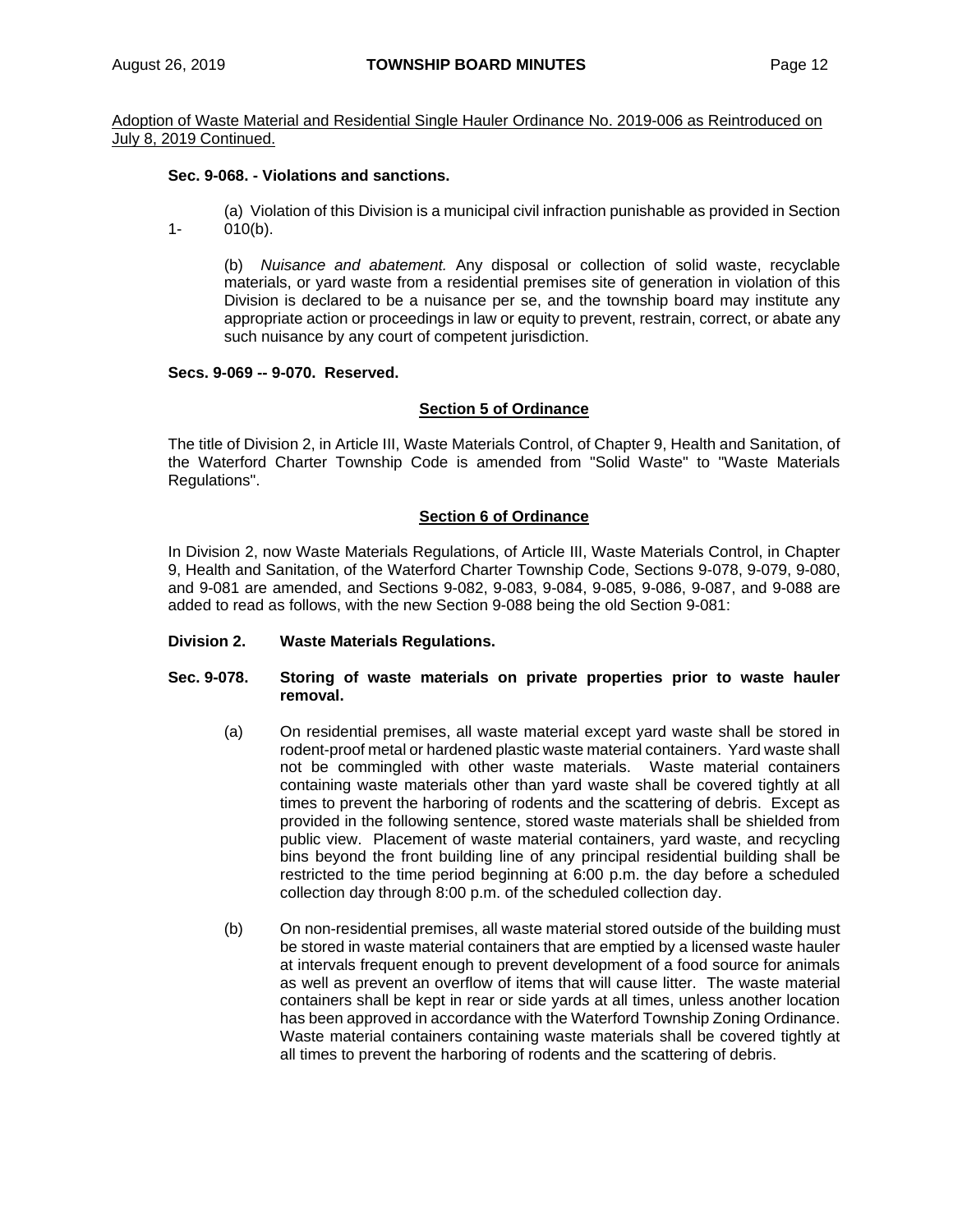- (c) The separation of recyclable materials from solid waste at the site of generation is encouraged but not required. Recyclable materials that are separated from solid waste for collection shall be stored in the following manner:
	- (1) Metal, glass or plastic materials shall be rinsed and cleaned before storage.
	- (2) Recyclables shall be site-separated from other waste and stored in a recycling collection container.
	- (3) Newspapers or other recyclable paper products shall be stored and placed in recycling collection containers, paper bags, or tied into bundles weighing not more than fifty (50) pounds.

### **Sec. 9-079. Responsibility for timely waste materials and recyclable materials removal.**

Every person who owns, possesses, controls, supervises or occupies private property in the Township shall be responsible for ensuring that all solid waste, yard waste, and recyclable materials from such private property, including from within buildings and structures, are stored in accordance with Section 9-078 and placed for collection and disposal as provided in this Article.

### **Sec. 9-080. Removal by the Township.**

At any private property where the failure to comply with the requirements of Section 9-079 results in the outdoor storage of solid waste or recyclable materials for more than one (1) week, after seven (7) days written notice by the Township to the owner and any known occupant or lessee of the property, to place the materials at curbside or other designated location for collection, upon a failure to do so the Zoning Official is hereby authorized and empowered to engage the services of a waste hauler to remove and dispose of the solid waste and recyclable materials from the exterior of the premises in order to eliminate the hazard to public health, safety, and welfare. The Zoning Official is further authorized to add to the Township's removal and disposal costs, a ten percent administrative charge to cover the expense of administering the removal and disposal. Such notification to the owner, occupant, or lessee shall further inform the owner that any such removal, disposal, and administrative costs shall be the responsibility of the owner and the Township shall place a lien against the land for such expense to be enforced in the manner provided for enforcement of tax liens under the general property tax law.

#### **Sec. 9-081. - Burning of waste materials prohibited.**

Unless allowed and permitted under the Fire Prevention Code Ordinance in Chapter 7 of this Code for wood yard waste, the outdoor and indoor burning of any kind of waste or recyclable materials is prohibited.

#### **Sec. 9-082. - Hazardous waste.**

No person shall knowingly place hazardous waste at the curbside or other designated location for collection and a waste hauler shall not knowingly collect or deliver hazardous waste to a processing or disposal site. In view of this prohibition, the township shall provide a program for legal household hazardous waste recycling, recovery, and disposal for residents.

#### **Sec. 9-083. - Yard waste.**

(a) Yard waste in the form of twigs, brush and branches shall not exceed three (3) inches in diameter and when placed at curbside for collection shall be placed in paper yard waste bags, containers clearly identifiable as containing yard waste, or tied in bundles not more than four (4) feet in length and eighteen (18) inches in diameter. All other yard waste shall be placed in containers clearly identifiable as containing yard waste or paper yard waste bags.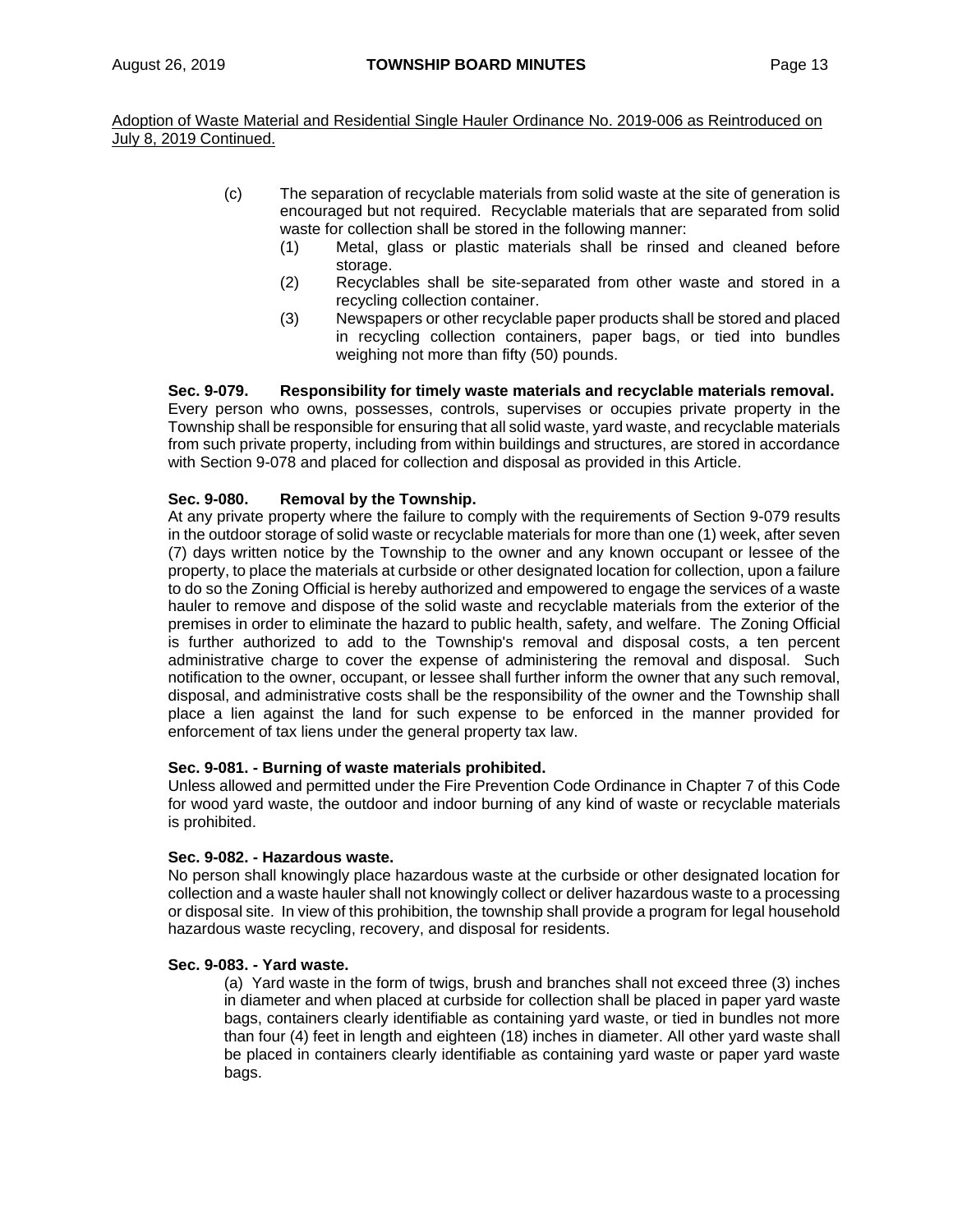> (b) Yard waste may only be placed or left at curbside for collection from April 1 through December 1 of each calendar year, or such later date in December as provided in a Township contract with a designated residential waste hauler or as allowed by the Act or county waste management plan and approved by Township Board resolution and the Township's designated residential waste hauler. Any yard waste at a site of generation after the December cutoff date shall be stored in an area shielded from public view as required in Section 9-078(a) and placed at curbside for collection by April 10 of the following year.

> (c) Except during the period from the December cutoff date in subsection (b) through April 10 of the following year, yard waste shall not be stored on the site of generation for more than 30 days.

> (d) The storage of yard waste shall only be on the site of generation and be in compliance with the Act, MCL 324.11521(2), as amended.

#### **Sec. 9-084. Curbside placement and presumption.**

Solid waste, yard waste, and recyclable materials shall be placed at curbside on the scheduled collection day by 7:00 a.m., and it shall be presumed that the owner, lessee, or occupant in physical possession of a site of generation abutting a curbside where waste or recyclable materials are placed is the person who placed such materials curbside for collection

#### **Sec. 9-085. Prohibited placement of waste and recyclable materials.**

Waste materials from a site of generation shall not be placed on another premises for disposal.

#### **Sec. 9-086. - Prohibited collection of solid waste, yard waste, and recyclable materials.**

Solid waste, yard waste, and recyclable materials placed at curbside or other designated location for collection shall become the property of the licensed and authorized waste hauler at the time the material is collected.

### **Sec. 9-087. Waste materials disposal.**

Solid waste, yard waste, and recyclable materials shall only be disposed of at a location licensed by the State of Michigan to accept the type of materials being disposed of.

#### **Sec. 9-088. - Violations and sanctions.**

(a) Violation of this Division is a municipal civil infraction punishable as provided in Section 1- 010(b).

(b) *Nuisance and abatement.* Any disposal or collection of solid waste, recyclable materials, or yard waste from a residential premises site of generation in violation of this Division is declared to be a nuisance per se, and the township board may institute any appropriate action or proceedings in law or equity to prevent, restrain, correct, or abate any such nuisance by any court of competent jurisdiction.

## **Secs. 9-089 -- 9-100. Reserved.**

#### **Section 7 of Ordinance**

Should any Section, subdivision, sentence, clause or phrase of this ordinance be declared by the Courts to be invalid, the same shall not affect the validity of the Ordinance as a whole or any part thereof other than the part as invalidated.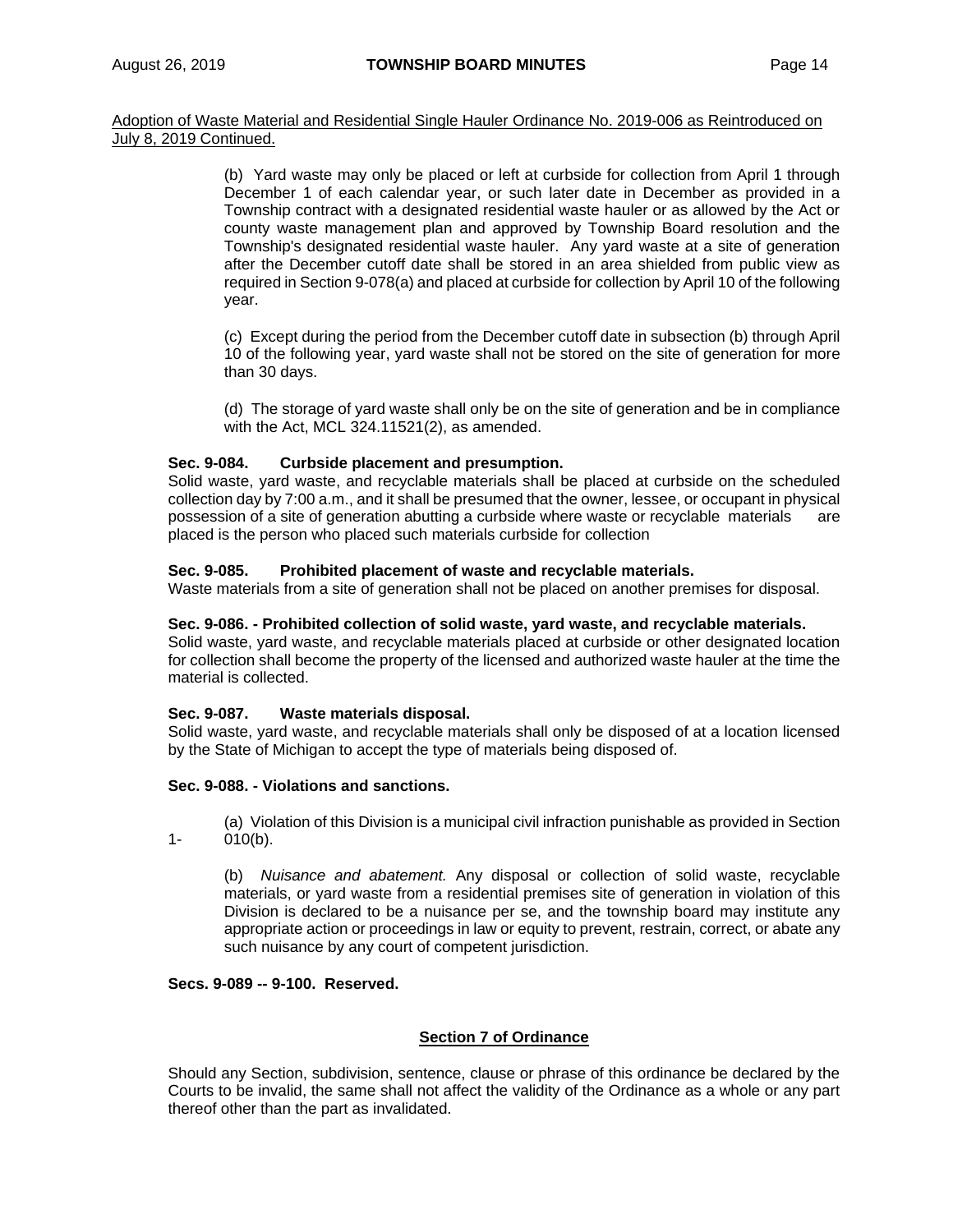## **Section 8 of Ordinance**

This Ordinance shall take effect immediately upon publication.

### **CERTIFICATION**

I certify that this Ordinance was adopted by the Board of Trustees of the Charter Township of Waterford at a regular meeting held on \_\_\_\_\_\_\_\_\_\_\_\_\_\_\_\_\_\_\_\_\_\_\_\_\_\_\_, 2019.

### CHARTER TOWNSHIP OF WATERFORD

\_\_\_\_\_\_\_\_\_\_\_\_\_\_\_\_\_\_\_\_\_ By: \_\_\_\_\_\_\_\_\_\_\_\_\_\_\_\_\_\_\_\_\_\_\_\_\_\_\_\_\_\_\_\_\_\_\_\_\_

Date **Contract Contract Contract Contract Contract Contract Contract Contract Contract Contract Contract Contract Contract Contract Contract Contract Contract Contract Contract Contract Contract Contract Contract Contract** 

Introduced: June 10, 2019 Reintroduced: July 8, 2019 Adopted: Published:

Moved by Joliat

Seconded by Bartolotta; RESOLVED, to adopt the Waste Material and Residential Single Hauler Ordinance No. 2019-006 as Reintroduced on July 8, 2019. A roll call vote was taken.

Ayes: Wall, Markee, Birch, Bartolotta, Frasca, Joliat and Thomas Nays: None Absent: None

Motion carried unanimously.

#### **5.3 Reintroduction of Waste Hauler Licensing Ordinance 2019-007**

#### **CHARTER TOWNSHIP OF WATERFORD**

#### **ORDINANCE NO. 2019-007**

#### **WASTE HAULER LICENSING ORDINANCE AMENDMENT**

An Ordinance to amend Article III in Chapter 10 of the Waterford Charter Township Code to add a new Division 11 to require and provide the terms and conditions for business licensing of waste haulers and vehicles and equipment used by waste haulers in the collection, transportation and disposal of solid waste, recyclable materials, and yard waste, and to provide penalties for violations of the added Division.

THE CHARTER TOWNSHIP OF WATERFORD ORDAINS:

#### **Section 1 of Ordinance**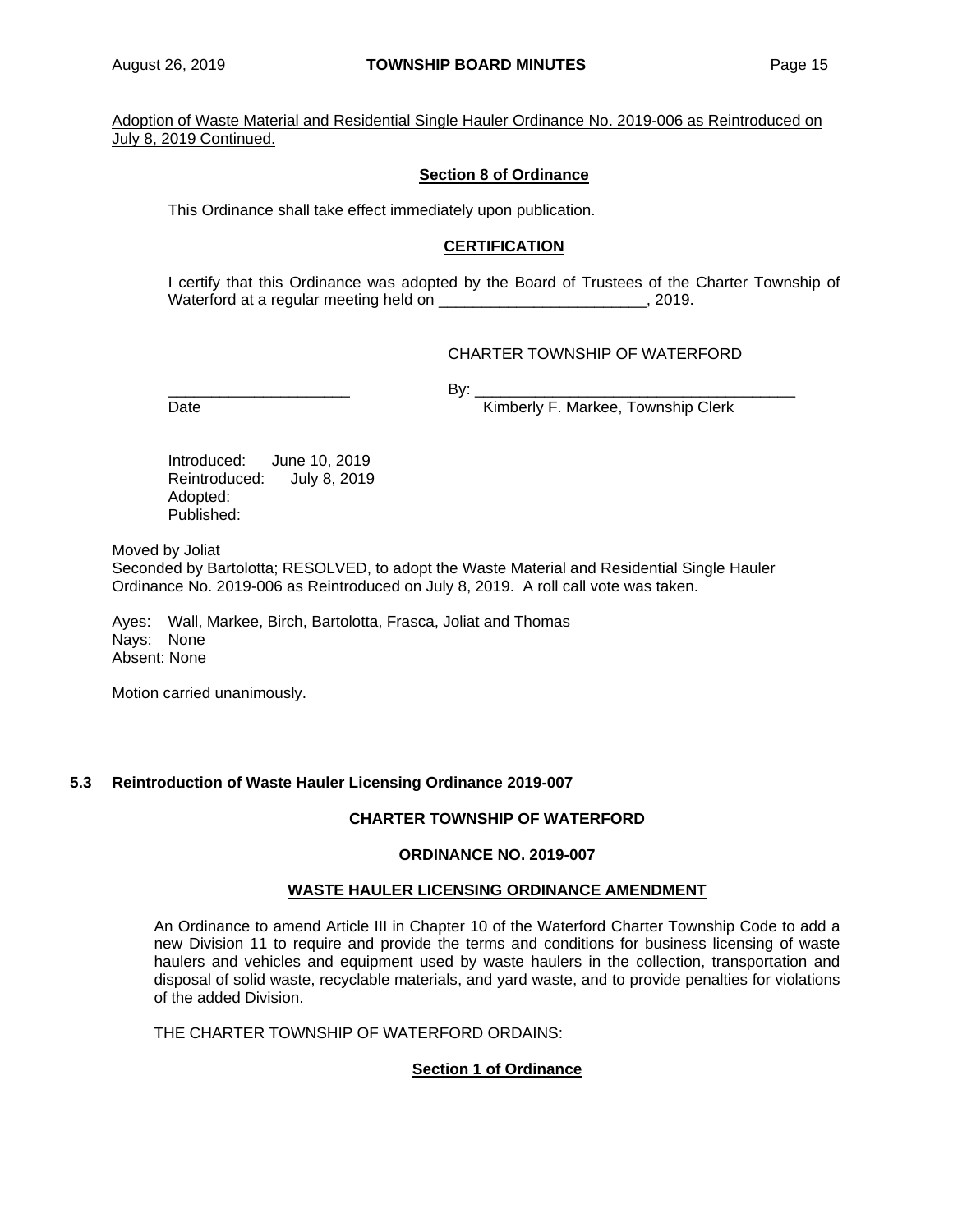The Waterford Charter Township Code is amended by adding Sections 10-271 through 10-284 in a new Division 11, Waste Hauler Licensing, in Article III, Business Licensing, of Chapter 10, Business Regulations, Licensing and Registration to read as follows:

#### **Division 1. Waste Hauler Licensing**

#### **Sec. 10-271. Short title.**

This Division shall be known and cited as the "Waste Hauler Licensing Ordinance."

#### **Sec. 10-272. Purpose and necessity.**

The township board finds that the business of solid waste, recyclable materials, and yard waste collection, transportation, and disposal affects the public health and general welfare of the township and requires regulation by this ordinance establishing the requirements, terms, and conditions of a business license that must be applied for, obtained, and complied with by persons that collect or remove and transport solid waste, recyclable materials, or yard waste from a site of generation for transportation to and disposal at a different location.

#### **Sec. 10-273. Definitions.**

In addition to those rules of construction and definitions contained in Sections 1-002 and 10-053, the following words, terms, and phrases shall have the meanings indicated when used in this Division.

Act. Part 115, Solid Waste Management, of the Natural Resources and Environmental Protection Act, Public Act No. 451 of 1994, MCL 324.11501 et seq., as amended.

**County waste management plan.** The Oakland County Solid Waste Management Plan and any amendments thereto.

**Designated waste hauler.** A licensed waste hauler awarded a contract by the township to collect, transport, and dispose of the residential solid waste, recyclable materials, and yard waste generated from residential premises in the township as provided in Division 1A of Article III in Chapter 9 of this Code.

**Existing waste hauler.** A waste hauler servicing a site of generation in the township on the effective date of the Ordinance that added this Division

**Recyclable Materials.** Materials that are separated from solid waste prior to the collection from the site of generation, including high grade paper, glass, all metals, plastic, newspaper, corrugated paper, and other materials that may be recycled or composted. Recyclable materials shall not include hazardous waste.

**Residential premises.** A parcel or lot that contains a single-family residential dwelling or multiplefamily residential dwelling unit.

**Site of generation.** Any property in or on which solid waste, recyclable material, or yard waste is generated.

**Solid waste.** All categories of waste materials as defined in Section 9-053 of this Code but excluding liquid waste, medical waste, wastewater, hazardous waste, and other materials excluded from the definition of solid waste in the Act.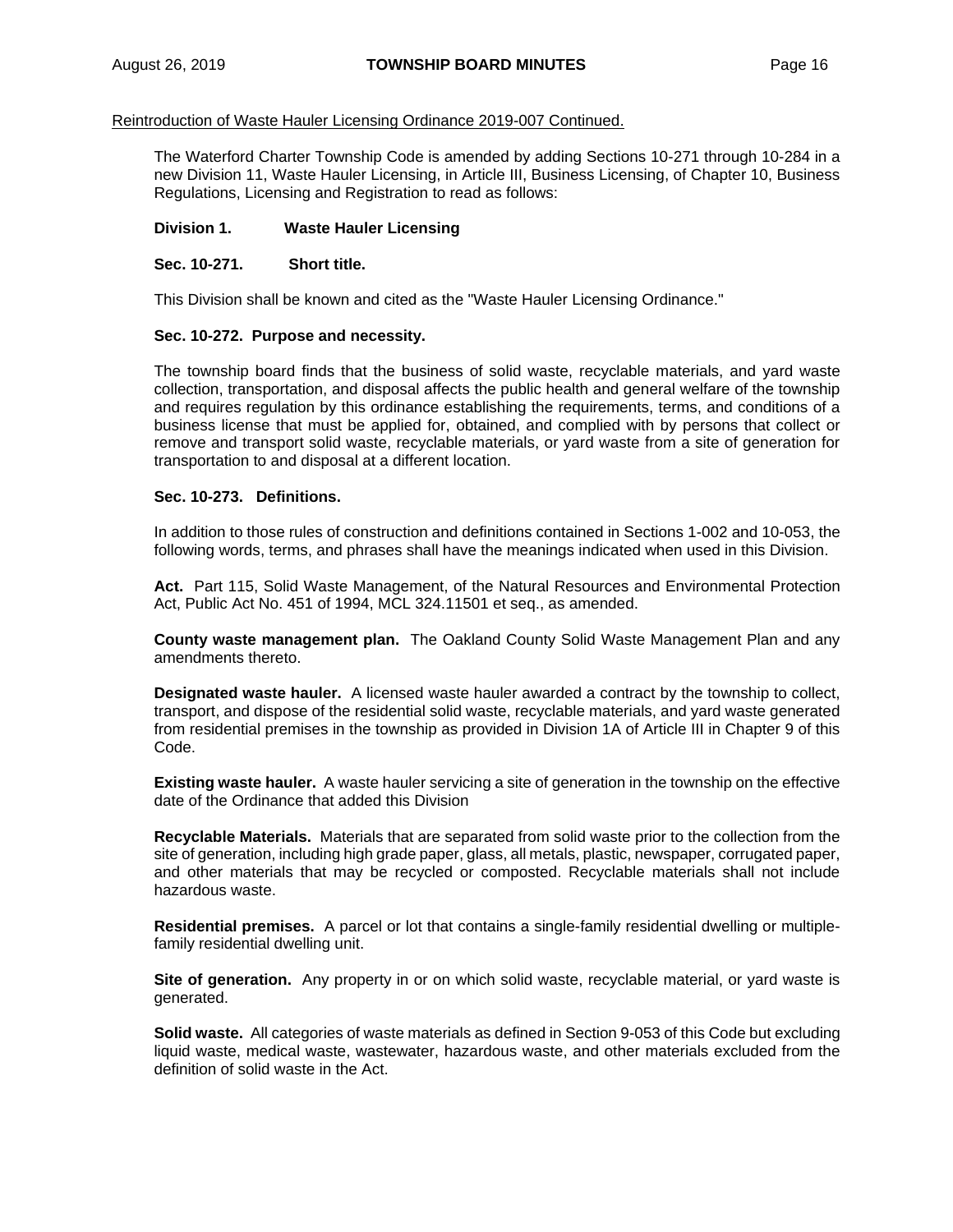**Waste Hauler.** Any person that as a principal business, collects or removes and transports solid waste, recyclable materials, or yard waste from a site of generation in the township for transportation to and disposal at a different location. A landscaping service that removes and disposes of yard waste as part of the landscape services provided to a customer is not a waste hauler.

**Yard Waste.** Leaves, grass clippings, lake weeds, vegetable or other garden debris, shrubbery, or brush, tree, plant and/or vegetation trimmings, less than four (4) feet in length and three (3) inches in diameter, that can be converted to compost humus, also commonly referred to as compostable(s) and yard waste. Yard waste shall not include stumps, agricultural wastes, animal waste, roots, sewage sludge or garbage.

### **Sec. 10-274. Waste hauler licensing required.**

After March 30, 2020, no person shall act or be engaged in business as a waste hauler in the township without applying for, obtaining, and thereafter complying with a waste hauler license from the Township within the time and in the manner required in this Division.

#### **Sec. 10-275. Existing waste haulers.**

- (a) Existing waste haulers shall have until February 14, 2020, to submit a complete application for a waste hauler license to the Township Clerk.
- (b) Waste hauler license applications received by the Township Clerk after February 14, 2020, shall be presumed and treated by the Township for all purposes, including the designated residential waste hauler provisions in Division 1A of Chapter 9 of this Code, as not being by an existing waste hauler.
- (c) Existing waste haulers that submit a complete and timely license application may continue to service sites of generation in the township until the license is issued or denied.

#### **Sec. 10-276. License application requirements.**

In addition to the information and fees required by Sections 10-071 and 10-072, an application for a waste hauler license shall include the following:

- (a) A description of the waste hauler services provided by reference to the types of properties (single or multi-family residential, commercial, industrial, or other use), the method of collection (curbside pickup, dumpsters, or other), and the frequency of service for each type of property and method of collection.
- (b) A list of the vehicles and other equipment to be used in providing the waste hauler services, that for each vehicle and piece of equipment includes the following information:
	- (1) Description of the size, weight, and purpose or use.
	- (2) Year, make, model, and for vehicles required to be licensed, the license plate number and month of expiration, and proof of insurance.
	- (3) A copy of the most recent governmental inspection certificate or report.
- (c) A list of the sites of generation for which waste hauler services are being provided, that for each site includes the following information:
	- (1) The address and customer name.
	- (2) The type of property (single or multi-family residential, commercial, industrial, or other use.)
	- (3) The method of collection (curbside, dumpster, or other.)
	- (4) The frequency and scheduled day of collection or service.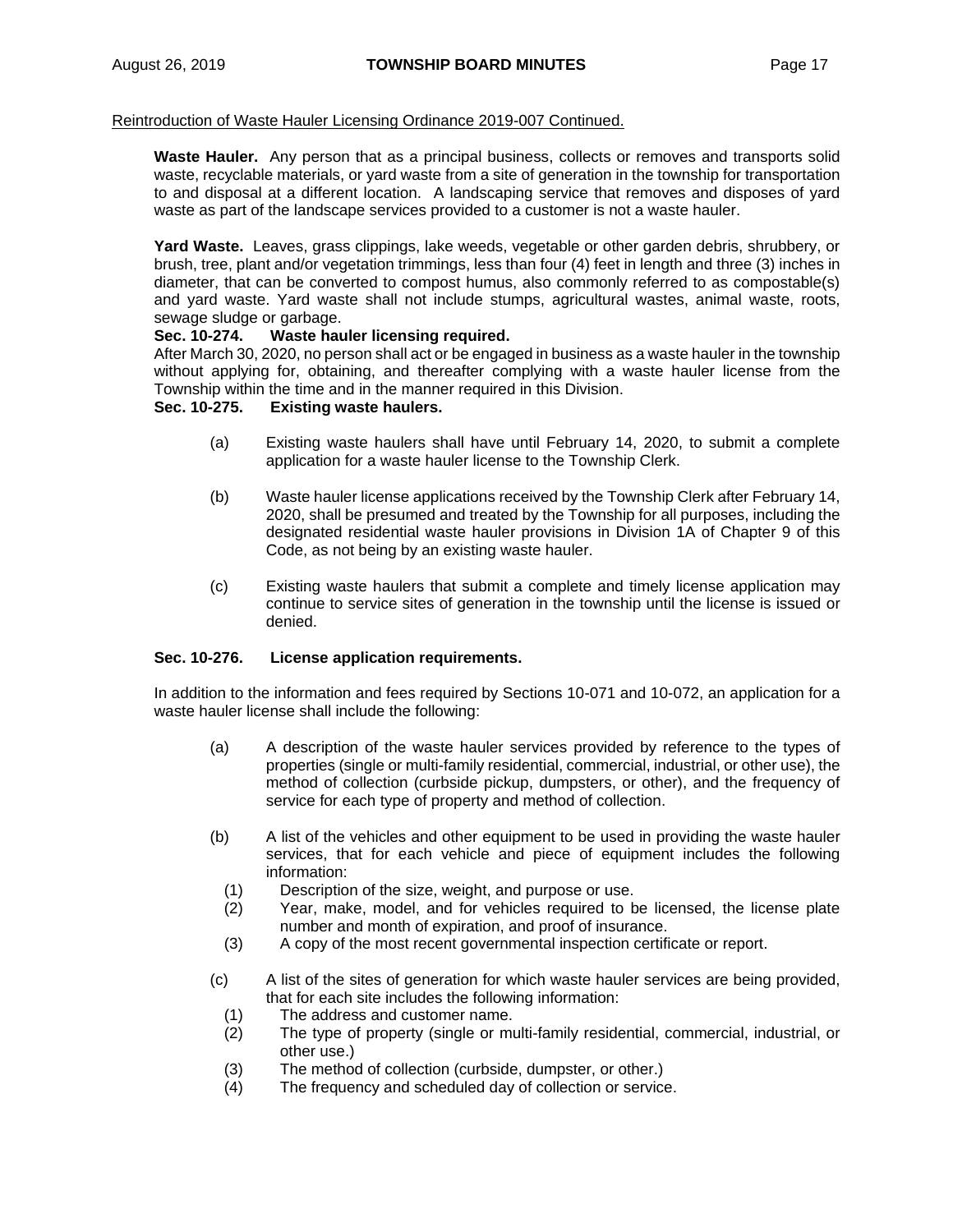- (5) If the services being provided have been paid for in advance, the date through which services have been paid for and the date of the last payment.
- (d) A schedule of fees and charges made to customers for waste hauler services.
- (e) Proof of commercial general liability insurance.
- (f) An acknowledgement and agreement to comply with the Designated Residential Waste Hauler provisions in Division 1A of Chapter 9 of this Code.

## **Sec. 10-277. License application review, decision, issuance, and conditions.**

- (a) The review and decision on a waste hauler license application shall be as provided in Division 2 of Article III of this Chapter, with a license applicant's failure or refusal to provide everything required in Section 10-276 an additional ground for the Township Clerk to deny the application.
- (b) A license approved by the Township Clerk shall not be issued until:
- (1) Current U.S. or Michigan Department of Transportation (DOT) inspection certificates or reports that each vehicle or piece of equipment to be used in the township meets all DOT safety and equipment standards are provided.
- (2) Any bond as required in Section 10-279 has been provided.<br>(3) The hazardous waste fees required by Section 10-280, if an
- The hazardous waste fees required by Section 10-280, if any, have been paid.
- (c) Compliance with the Waste Materials Control provisions in Article III of Chapter 9 of this Code, specifically including the General regulations in Division 1, the Designated Residential Waste Hauler provisions in Division 1A, and the Waste Materials Regulations in Division 2, shall be a condition of every issued waste hauler license.

## **Sec. 10-278. Township inspection of vehicles and equipment.**

The Township's right to inspect vehicles and equipment used in the Township for compliance with all Motor Vehicle Code and DOT safety and equipment standards shall be a condition of every issued waste hauler license.

## **Sec. 10-279. Bond.**

In connection with renewal of a waste hauler license, the township may require that a performance bond be posted with the township if in the prior license year, the licensed waste hauler has violated one or more terms and conditions of its license. If required, the bond shall be in an amount and form established in accordance with a resolution of the township board and shall be subject to full or partial forfeiture to the township for violation of the provisions of this Division, Article III in Chapter 9, or the license. The township may use a forfeited bond to respond to such violations and/or retain it as a penalty.

#### **Sec. 10-280. Hazardous waste fees.**

In addition to any other fees required in this Division, prior to issuance or renewal of a license, the licensee shall pay a hazardous waste fee in an amount established by resolution of the township board, which is to be used by the township to provide household hazardous waste collection days, with the amount to be paid by each licensee to be in proportion to the number of residential customers they are serving when compared to the total number of residential customers being served in the township by all licensees.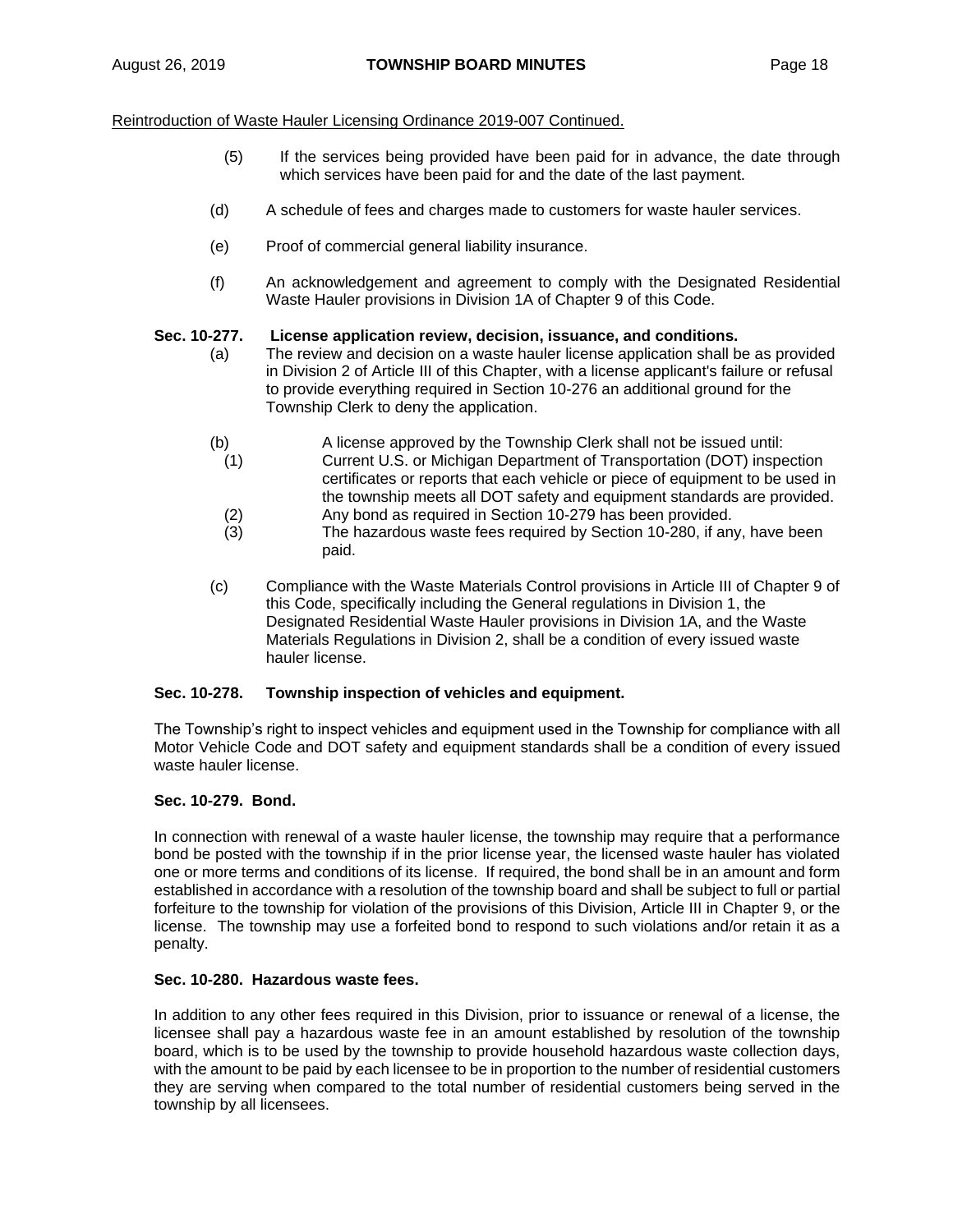### **Sec. 10-281. License term and renewals.**

- (a) Except as provided in subsection (b), waste hauler licenses shall be issued for a term that expires on December 31st of the year of issuance, with all terms thereafter to be one (1) year periods that commence on January 1st and end on December 31st.
- (b) Except for a designated waste hauler and a waste hauler allowed to continue collections under Section 9-062(c)(5) of this Code, for residential premises sites of generation, waste hauler licenses shall expire on the effective date in Section 9- 062 of this Code.
- (c) Waste hauler licenses shall not be renewed without a renewal application and fees being submitted to the Township Clerk by December 15th, with the submission, review, and decision on the application to be as provided in Section 10-076 and the submission to include updated proofs of insurance and any changes in application information under Section 10-276.
- (d) Vehicle and equipment inspection as provided in Section 10-278 shall be required for each waste hauler license renewal.
- (e) There is no right to renewal of a waste hauler license. On or before November 30th of each license year, the township board may approve notifying a waste hauler of the township's intention to not renew the license for specified reasons. Such reasons and notice shall be provided in writing to the waste hauler at least seven (7) days before a hearing before the township board on a date and time specified in the notice at which the waste hauler shall have the opportunity to be heard before any final township board decision on whether the license may be renewed.

### **Sec. 10-282. License terms and conditions.**

In addition to compliance with the Waste Materials Control provisions in Article III of Chapter 9 of this Code, specifically including the General regulations in Division 1, the Designated Residential Waste Hauler provisions in Division 1A, and the Waste Materials Regulations in Division 2, the following shall be terms, conditions, and requirements of every waste hauler license:

- (a) Vehicles used by the waste hauler in the Township shall not be operated by a driver:
	- (1) Who does not have in their possession a current, valid and unrestricted Michigan driver license with all required endorsements.
	- (2) Who (i) is under the influence of liquor or controlled substances; (ii) has an unlawful blood alcohol content; or (iii) is visibly impaired due to consumption of liquor or controlled substances.
	- (b) Waste hauler service shall be offered without discrimination as to price, service, or territory or properties served, and no licensee shall make any agreement with another licensee that is intended to or may avoid compliance with or circumvent the Designated Residential Waste Hauler provisions in Division 1A of Article III in Chapter 9 of this Code.
	- (c) Collections, transportation, and disposal of solid waste, yard waste and recyclable materials shall be without spillage. Any spilled materials or containers deposited upon any street, sidewalk, public right-of-way, or private property in the course of collection or transportation within the township shall be promptly cleaned up and removed.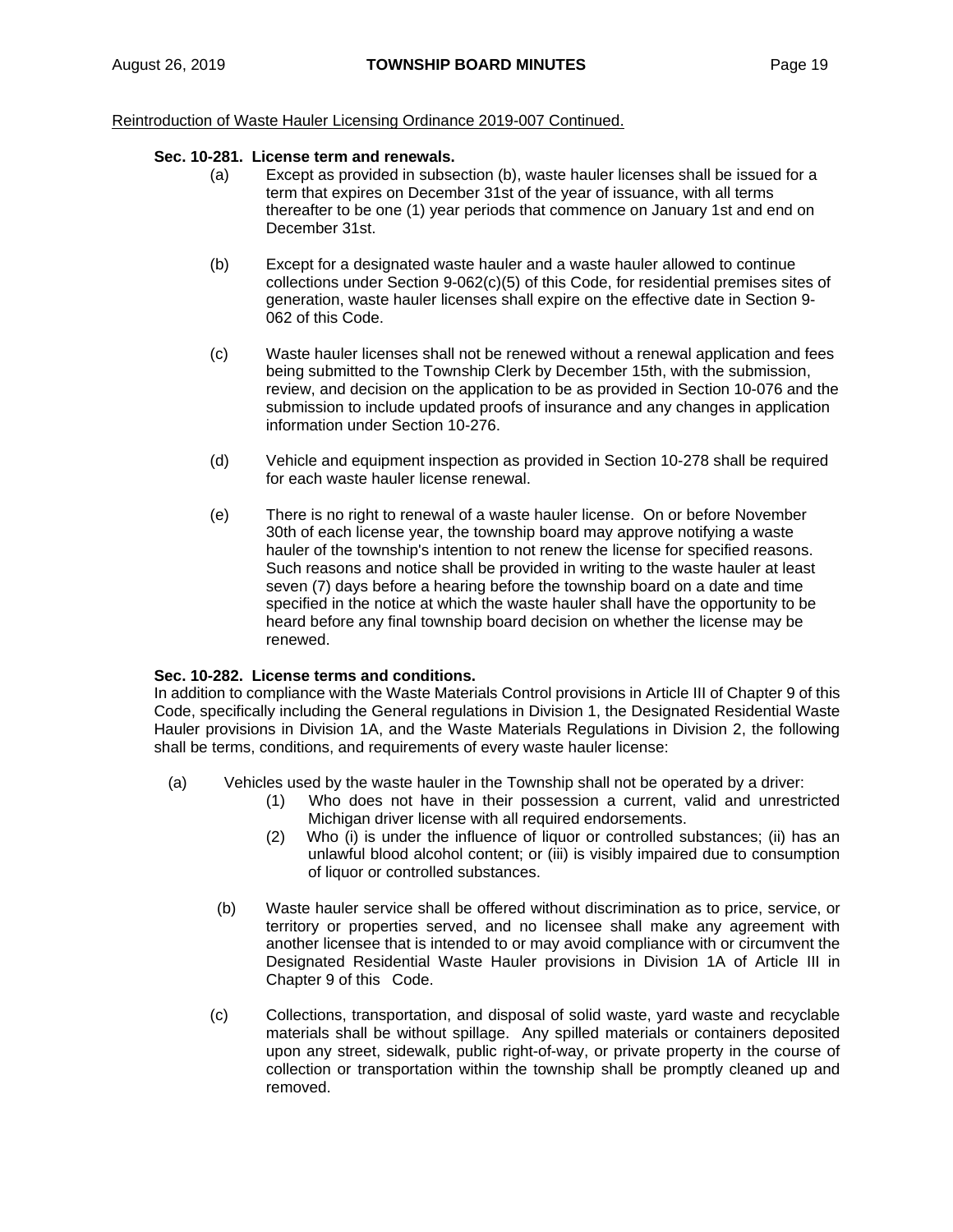- (d) Collections by a designated waste hauler as defined in Section 9-053 of this Code shall only be scheduled Monday through Friday and shall not be scheduled on January 1st, Memorial Day, July 4th, Labor Day, Thanksgiving Day, and December 25th.
- (e) Waste collection vehicles shall not be operated on township streets on Sundays, January 1st, Memorial Day, July 4th, Labor Day, Thanksgiving Day, and December 25th, or before 7:00 a.m. and after 7:00 p.m. on other days.
- (f) All collections, transportation, and disposal of solid waste, recyclable materials, and yard waste shall be in compliance with the Act and county waste management plan.
- (g) Vehicles shall be operated and maintained in compliance with the Michigan Vehicle Code, the Traffic and Motor Vehicle regulations in Chapter 16 of this Code, and all other governmental laws.
- (h) During the time they are performing collection, transportation, or disposal services waste hauler personnel shall comply with the Offenses regulations in Chapter 11 of this Code, and all other State or Federal laws.

### **Sec. 10-283. License revocation.**

Any license issued under this Division may be revoked by the township board under the procedure in Division 3 of this Article.

### **Sec. 10-284. - Violations and sanctions.**

Violations of this Division or the terms and conditions of a license are municipal civil infractions punishable as provided in Section 1-010(b).

## **Section 2 of Ordinance**

Should any Section, subdivision, sentence, clause or phrase of this ordinance be declared by the Courts to be invalid, the same shall not affect the validity of the Ordinance as a whole or any part thereof other than the part as invalidated.

#### **Section 3 of Ordinance**

This Ordinance shall take effect immediately upon publication.

## **CERTIFICATION**

I certify that this Ordinance was adopted by the Board of Trustees of the Charter Township of Waterford at a regular meeting held on \_\_\_\_\_\_\_\_\_\_\_\_\_\_\_\_\_\_\_\_\_\_\_\_, 2019.

## CHARTER TOWNSHIP OF WATERFORD

\_\_\_\_\_\_\_\_\_\_\_\_\_\_\_\_\_\_\_\_\_ By: \_\_\_\_\_\_\_\_\_\_\_\_\_\_\_\_\_\_\_\_\_\_\_\_\_\_\_\_\_\_\_\_\_\_\_\_\_

Date **Kimberly F. Markee, Township Clerk**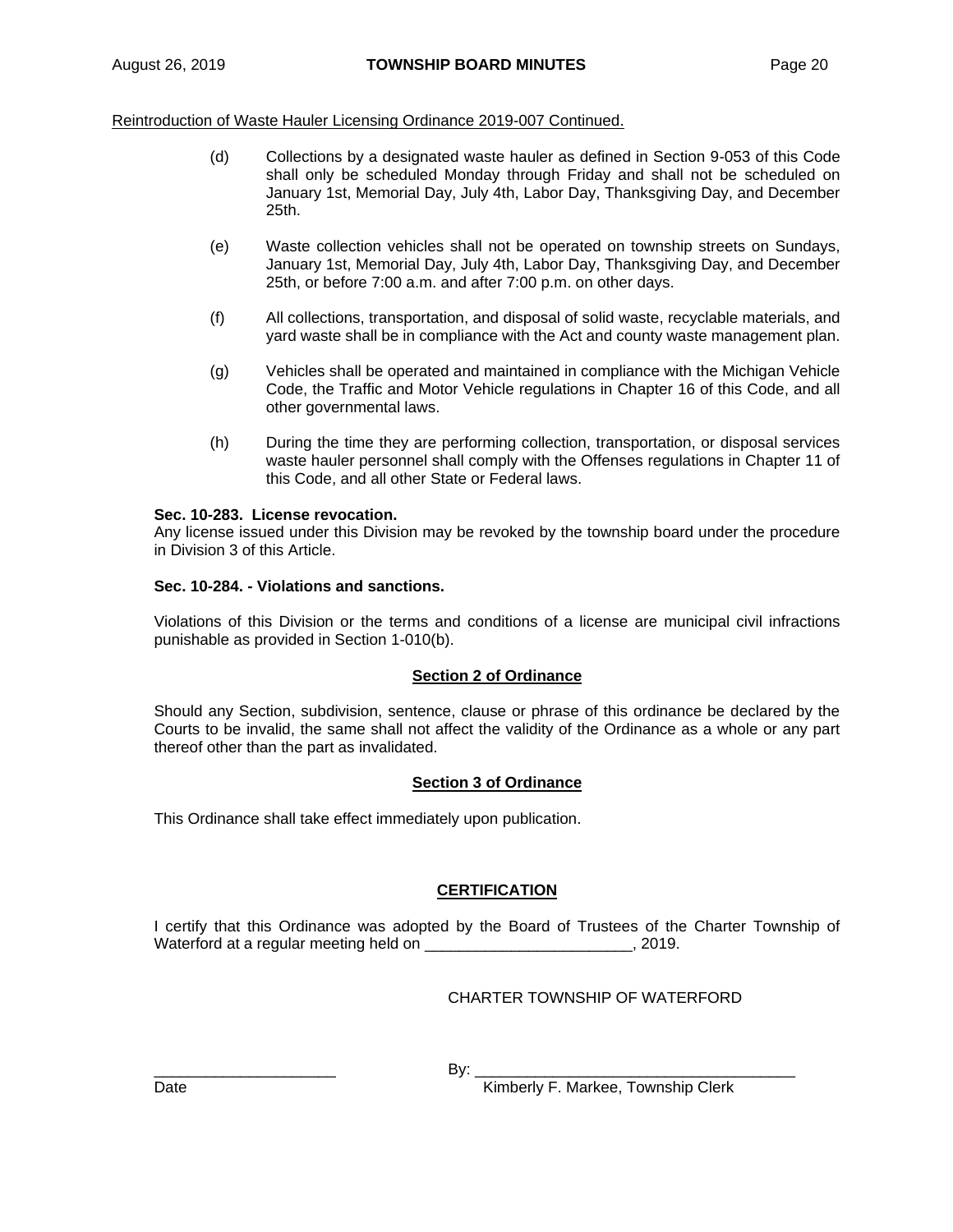Introduced: June 10, 2019 Reintroduced: August 12, 2019 Second Reintroduction: August 26, 2019 Adopted: Published:

Moved by Bartolotta,

Seconded by Frasca; RESOLVED, to reintroduce of Waste Hauler Licensing Ordinance 2019-007 as presented. A roll call vote was taken.

Ayes: Wall, Markee, Birch, Bartolotta, Frasca, Joliat and Thomas Nays: None Absent: None

Motion carried unanimously.

#### **6. Introduction**

### 6.1 **Rezoning Case No. 19-07-01 Rezone from R-1C and C-1 to R-1D, Duplex Residential**

The following memo was received from Scott Alef, Planner II.

#### STATE OF MICHIGAN COUNTY OF OAKLAND ORDINANCE NO. 2019-Z-007 **ZONING ORDINANCE MAP AMENDMENT**

An ordinance to amend the Waterford Township Zoning Ordinance by rezoning a parcel of property and amending the Zoning Map.

THE CHARTER TOWNSHIP OF WATERFORD ORDAINS:

#### *Section 1 of Ordinance*

The parcels of property that are assigned tax parcel numbers 13-34-427-001, 13-34-427-002, 13- 34-427-003, & 13-34-427-020 legally described below, with current addresses of 4235 & 4255 Cass Elizabeth Rd. are rezoned from **Rezone from R-1C, Single-Family Residential and C-1, Neighborhood Business to R-1D, Duplex Residential,** with the Zoning Map that is adopted by and made part of the Waterford Township Zoning Ordinance in Section 3-101, to be changed and amended to reflect this rezoning.

#### *Section 2 of Ordinance*

The effective date of this ordinance shall be on the  $8<sup>th</sup>$  day after publication, or a later date as provided in the Michigan Zoning Enabling Act for when a petition for voter referendum on this Ordinance and/or a notice of intent to submit such a petition is timely filed with the Township Clerk.

### **CERTIFICATION**

I certify that this Zoning Ordinance Map Amendment Ordinance was adopted by a majority vote of the members of the Board of Trustees of the charter Township of Waterford at a meeting duly called and held on

\_\_\_\_\_\_\_\_\_\_\_\_\_\_\_\_\_\_ \_\_\_\_\_\_\_\_\_\_\_\_\_\_\_\_\_\_\_\_\_\_\_\_\_\_\_\_\_\_\_

CHARTER TOWNSHIP OF WATERFORD

Date **Contract Contract Contract Contract Contract Contract Contract Contract Contract Contract Contract Contract Contract Contract Contract Contract Contract Contract Contract Contract Contract Contract Contract Contract**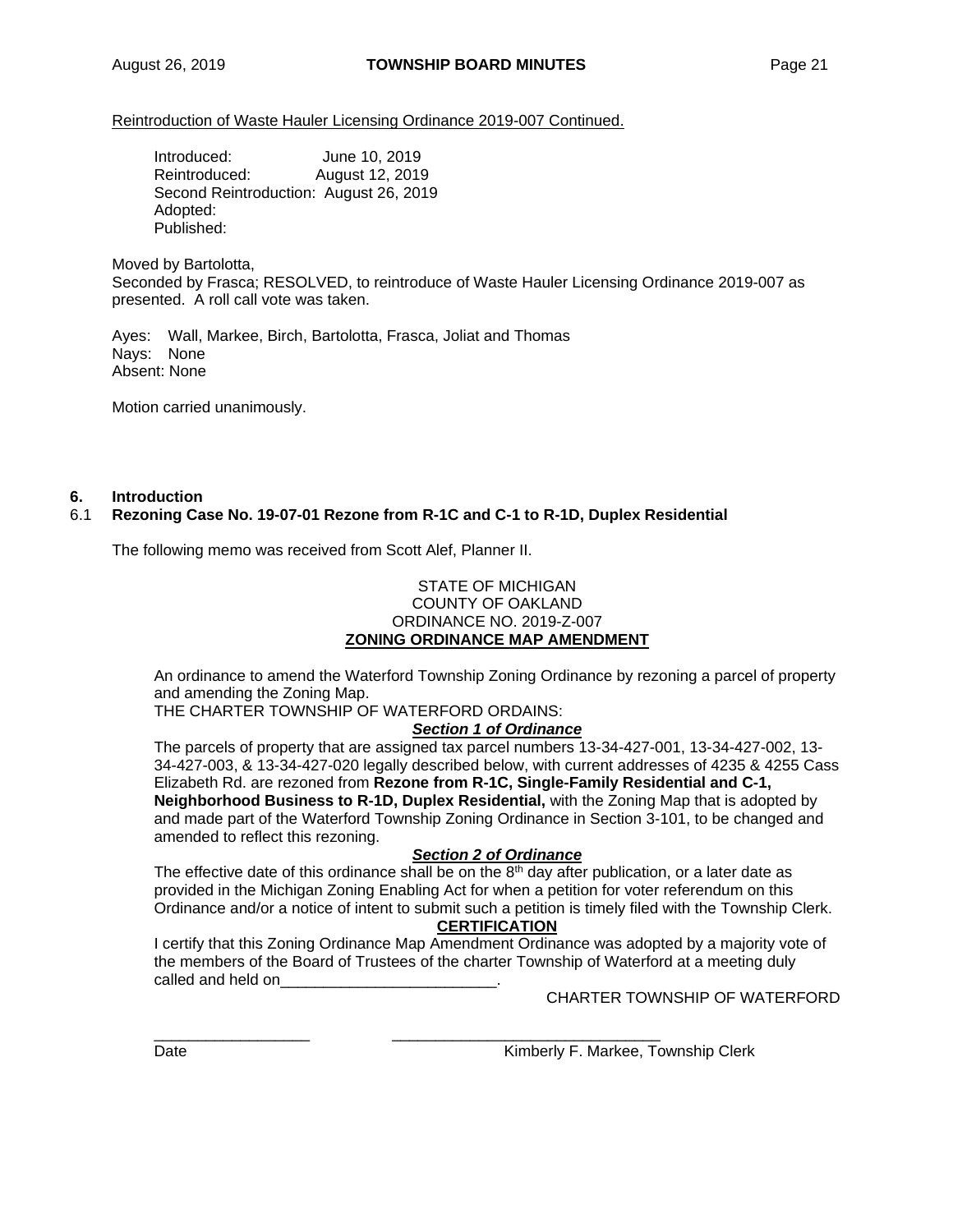Rezoning Case No. 19-07-01 Rezone from R-1C and C-1 to R-1D, Duplex Residential Continued.

#### **Property Descriptions**

**PARCEL 13-34-427-001**  IS DESCRIBED AS T3N, R9E, SEC 34 MENIWATERS SUB LOT 165 **PARCEL 13-34-427-002**  IS DESCRIBED AS T3N, R9E, SEC 34 MENIWATERS SUB LOTS 166 & 167 **PARCEL 13-34-427-003**  IS DESCRIBED AS T3N, R9E, SEC 34 MENIWATERS SUB LOT 168 **PARCEL 13-34-427-020**  IS DESCRIBED AS T3N, R9E, SEC 34 MENIWATERS SUB LOT 196

Moved by Bartolotta,

Seconded by Markee; RESOLVED, to introduce Rezoning Case No. 19-07-01, to rezone from R-1C, Single-Family Residential and C-1, Neighborhood Business to R-1D, Duplex Residential and schedule for possible adoption at the September 9, 2019, regular board meeting . A roll call vote was taken.

Ayes: Wall, Markee, Birch, Bartolotta, Frasca, Joliat and Thomas Nays: None Absent: None

Motion carried unanimously.

## 6.2 **Introduction of Ordinance 2019-008 - Massage Establishment Licensing Ordinance Amendment**

## **CHARTER TOWNSHIP OF WATERFORD**

#### **ORDINANCE NO. 2019-008**

## **MASSAGE ESTABLISHMENT LICENSING ORDINANCE AMENDMENT**

An Ordinance to amend the Township Massage Establishment Licensing Ordinance to change the license requirements and permitted hours of operation for massage establishments.

THE CHARTER TOWNSHIP OF WATERFORD ORDAINS:

#### **Section 1 of Ordinance**

Sections 10-162, 10-167(i), and 10-169(g) in Division 5 of Article III in Chapter 10 of the Waterford Charter Township Code are amended to read as follows:

# **Sec. 10-162. Purpose.**

The purpose of this Division is declared to be to define and provide for the licensing and regulation of massage establishments, massage schools, and similar businesses in order to achieve the purpose of this Article.

#### **Sec. 10-167. Additional application requirements.**

In accordance with Sec. 10-072(7), the following items shall be submitted as part of the application: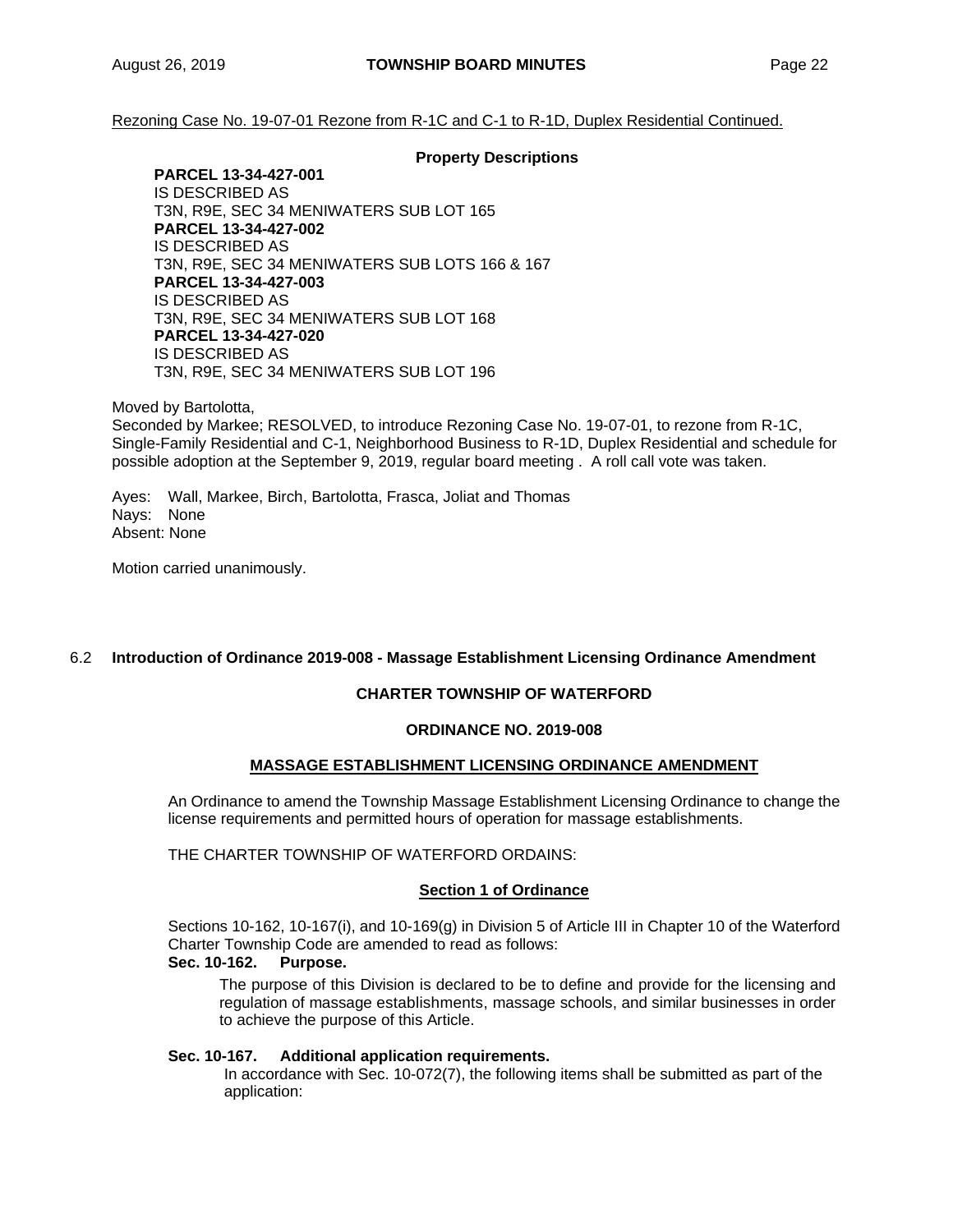### Introduction of Ordinance 2019-008 - Massage Establishment Licensing Ordinance Amendment Continued.

- (a) (h) [Unchanged]
- (i) In an application for a license to conduct a massage establishment, the number of employees and names and qualifications of all persons who are intended to give massages in the proposed establishment.

### **Sec. 10-169. Facilities pre-requisite to issuance of license.**

No license shall be issued unless the Township's reviews and inspections confirm compliance with each of the following minimum requirements.

- $(a) (f)$  [Unchanged]
- (g) Adequate bathing, dressing, locker and toilet facilities shall be provided for patrons. A minimum of one (1) dressing room containing one (1) locking toilet and one (1) wash basin, shall be provided by every massage establishment.
- (h) (k) [Unchanged]

## **Section 2 of Ordinance**

Should any section, subdivision, sentence, clause or phrase of this ordinance be declared by the Courts to be invalid, the same shall not affect the validity of the Ordinance as a whole or any part thereof other than the part as invalidated.

### **Section 3 of Ordinance**

This Ordinance shall take effect immediately upon publication.

## **CERTIFICATION**

I certify that this Ordinance was adopted by the Board of Trustees of the Charter Township of Waterford at a regular meeting held on \_\_\_\_\_\_\_\_\_\_\_\_\_\_\_\_\_\_\_\_\_\_\_\_\_\_\_\_, 2019.

CHARTER TOWNSHIP OF WATERFORD

\_\_\_\_\_\_\_\_\_\_\_\_\_\_\_\_\_\_\_\_\_ By: \_\_\_\_\_\_\_\_\_\_\_\_\_\_\_\_\_\_\_\_\_\_\_\_\_\_\_\_\_\_\_\_\_\_\_\_\_

Date **Date Example 2 CONFIDENTIFY F. Markee, Township Clerk** 

Introduced: August 26, 2019

Published:

Adopted:

Published:

Moved by Markee,

Seconded by Frasca; RESOLVED, to introduce Ordinance 2019-008, Massage Establishment Licensing Ordinance Amendment and to place on the September 9, 2019, regular board meeting agenda for possible adoption. A roll call vote was taken.

Ayes: Wall, Markee, Birch, Bartolotta, Frasca, Joliat and Thomas Nays: None Absent: None

Motion carried unanimously.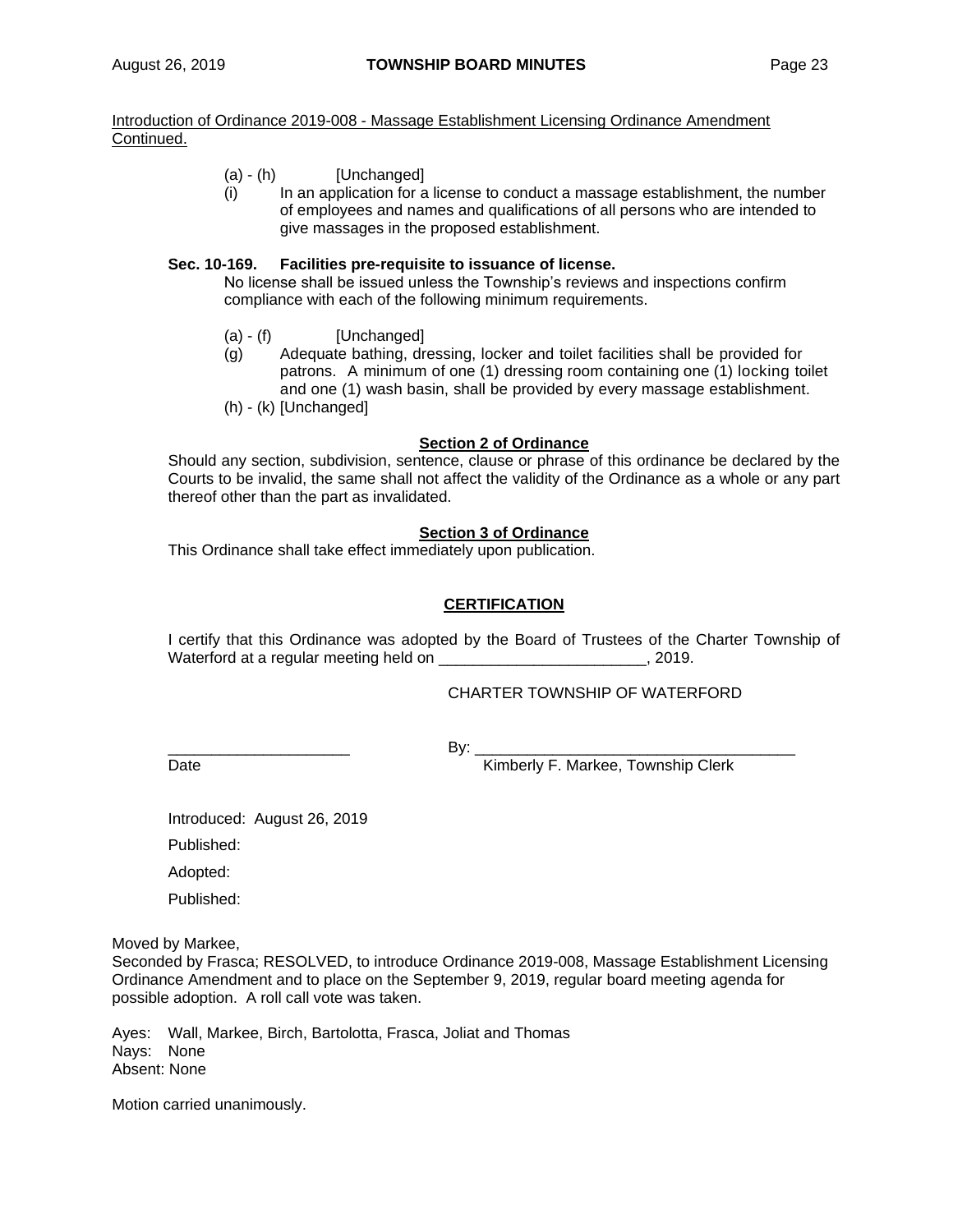### 6.3 **Ledyard Ave Road Vacation**

The following memo was received from Kari Vlaeminck, Deputy Clerk.

On July 3, 2019, the Township Clerk's office received the filing fee and documents that were treated as a request for the Township Board to vacate part of a platted subdivision street. The documents included the June 6, 2019, Road Commission Resolutions abandoning a portion of Ledyard Ave., and a tax parcel map highlighting the portion requesting to be vacated.

The request is placed on the agenda for the first of two (2) required proceedings under Ordinance Section 15-113. At the first proceeding which is scheduled for your August 26, 2019, meeting (and which you may adjourn for stated reasons) you are to be presented with and analyze the Petition and reports and recommendations by the various Township Departments and provide the Petitioner with the opportunity to be heard. Once that proceeding is concluded, the Board has two options.

The first option is to deny the Petition by an adopted Resolution that states the reasons for denial that must be based on something that has been presented by the Petitioner or in the Department reports and recommendation. If the Petition is not denied, the second option is to tentatively determine that the Petition may be granted and set a date for a public hearing. Under that option, the Board may require the Petitioner to submit additional information and documentation by a specified date for consideration at the public hearing.

The Department reviews being provided with this letter do not identify any objections. Subject to your independent review and determination, it would appear that proceeding under the second option and setting a public hearing on the Petition would be appropriate. If you go that route, the September 9<sup>th</sup> or September 26<sup>th</sup> meetings could be chosen.

One consideration that might dictate against September  $9<sup>th</sup>$  is the need under Ordinance Section 15-113(d) to mail a notice of the public hearing to the Petitioners, the County Water Resources Commissioner, and the owners of lots within 300 feet of any part of the street proposed to be vacated. While the Ordinance does not specify a deadline for those notices in relation to the hearing date, it would seem that you would want to pick a hearing date that allowed the notices to go out at least a week ahead of time.

#### Moved by Markee,

Seconded by Frasca; RESOLVED, to tentatively determine that the Petition may be granted and set the public hearing for Monday, September 9, 2019; furthermore to direct the Clerk to prepare and mail the notice of public hearing as required by Ordinance Section 15-113(d). A roll call vote was taken.

Ayes: Wall, Markee, Birch, Bartolotta, Frasca, Joliat and Thomas Nays: None Absent: None

Motion carried unanimously.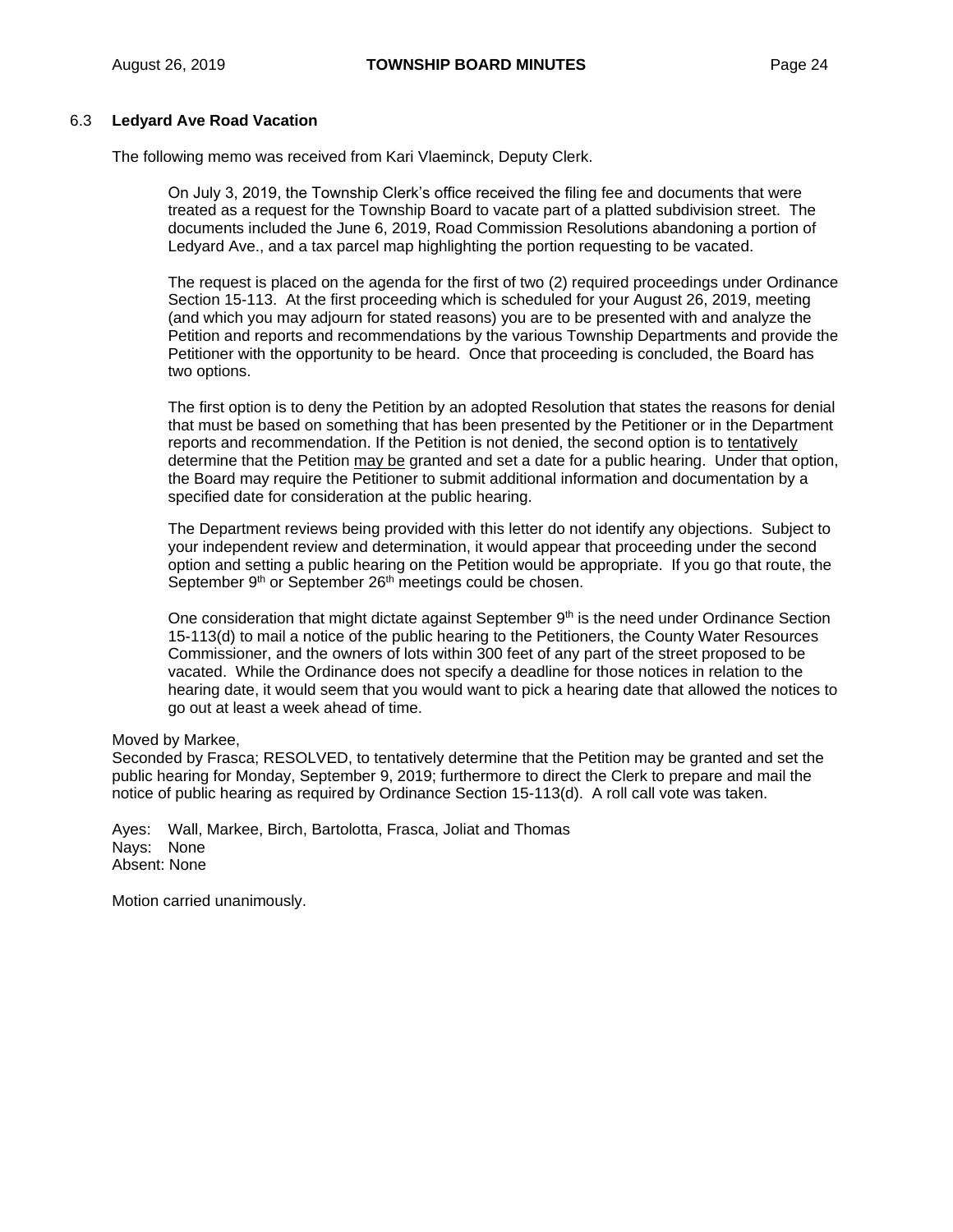### **7. NEW BUSINESS**

#### **7.1 Request To Establish A Public Hearing Date For 9-9-19 And Establish The Tentative Levy For Voter Approved Public Safety Special Assessment For The 2020 Budget Year**

The following memo was received from Supervisor Wall.

The Supervisor's Office respectfully requests that you schedule the required Public Hearing for the September 9, 2019 Board meeting on the estimated 2020 Police and Fire Department costs and expenses and proposed distribution of the recommended special assessment levy outlined in this Memo.

A.) The Supervisor recommends that the Board levy 2.78 Mills of the voter authorized 2.95 Mills for the Police & Fire Departments Special Assessment (SAD) for Budget Year 2020. Based on Assessing records of taxable values, the estimated amounts generated from this levy would be as follows:

2.355 Mills for (Personnel and Operations) based upon real property would generate: \$5,069,510 .425 Mills for (Capital Equipment) based upon real property would generate: \$ 914,880

- 2.780 *Total to be levied on real property not exempt from taxes and included* \$5,984,390  *December 2019 Tax bills to fund operational year 2020.*
	- B.) The estimated costs and expenses for the Police and Fire Departments for Budget Year 2020 are as follows:

Fire Department – Estimate of Expenditures Budget Year 2020:

| Personnel:                | \$16,632,316 |
|---------------------------|--------------|
| Operations & Maintenance: | \$2,022,579  |
| Capital Equipment:        | \$1.810,500  |
| Total:                    | \$20,465,395 |

Police Department - Estimate of Expenditures Budget Year 2020:

| Personnel:                | \$12,836,770 |
|---------------------------|--------------|
| Operations & Maintenance: | \$1,454,522  |
| <b>Capital Equipment:</b> | 189,000      |
| Total:                    | \$14,480,292 |

C.) The recommended distribution of a 2.78 Mill levy for the 2020 Police & Fire Departments Special Assessment District is as follows:

| Fire Department (Personnel & Operations & Maintenance) Distribution:<br>Fire Department (Capital Equipment) Distribution:<br>789.880 | \$2,788,230              |  |  |
|--------------------------------------------------------------------------------------------------------------------------------------|--------------------------|--|--|
| Police Department (Personnel & Operations & Maintenance) Distribution:<br>Police Department (Capital Equipment) Distribution:        | \$2,281,280<br>\$125,000 |  |  |
| Total 2020 Police and Fire SAD Distribution:                                                                                         | \$5,984,390              |  |  |

My recommendations may be approved by a Board motion as follows:

Motion to approve the recommendations in the Supervisor's August 19, 2019, Memo on the 2020 Special Assessment for the Police and Fire Departments, to schedule a public hearing for Monday, September 9, 2019, on a tentative levy of 2.78 Mills of the voter authorized 2.95 Mills, the proposed distribution of that levy, and the estimated 2020 costs and expenses of the Police and Fire Departments.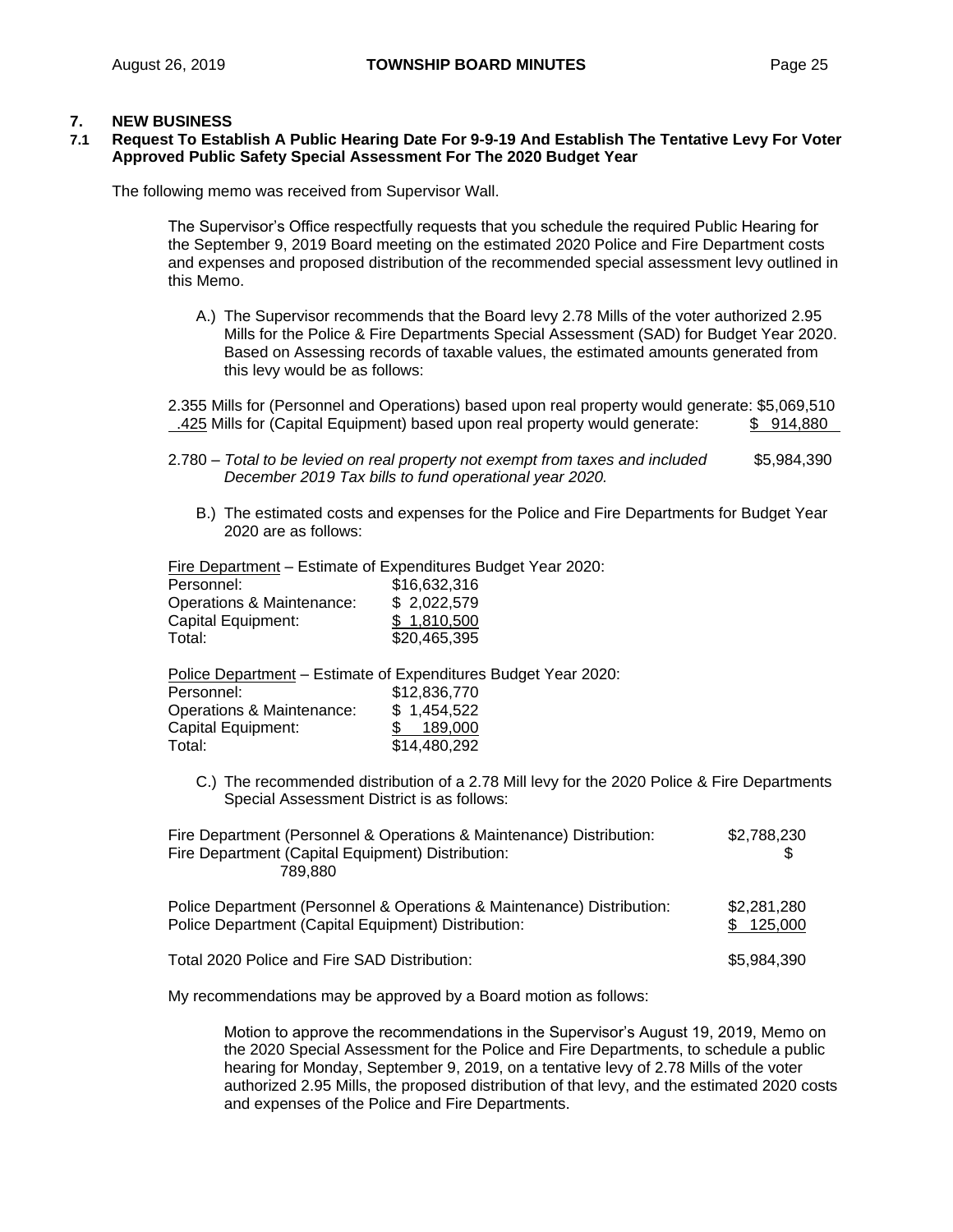Request to Establish A Public Hearing Date for 9-9-19 and Establish the Tentative Levy for Voter Approved Public Safety Special Assessment for the 2020 Budget Year Continued.

Thank you for your time and attention to this matter. Should you have any questions please do not hesitate to contact my office.

Moved by Joliat,

Seconded by Bartolotta; RESOLVED, to approve the recommendations in the Supervisor's August 19, 2019, Memo on the 2020 Special Assessment for the Police and Fire Departments, to schedule a public hearing for Monday, September 9, 2019, on a tentative levy of 2.78 Mills of the voter authorized 2.95 Mills, the proposed distribution of that levy, and the estimated 2020 costs and expenses of the Police and Fire Departments. A roll call vote was taken.

Ayes: Wall, Markee, Birch, Bartolotta, Frasca, Joliat and Thomas Nays: None Absent: None

Motion carried unanimously.

### **7.2 Residential Water Meter Purchase**

The following memo was received from Russell Williams, Director of Department of Public Works.

Please see attached quotation from Ferguson Waterworks. This purchase is to restock the DPW Water Service group's meter inventory.

Ferguson Waterworks is a 2019 Waterford Township Board approved Single Source vendor, for the purchase of residential water meters and supplies. Prices provided are Oakland County Pricing.

This is a budgeted purchase from 59043-76900 Water/Sewer, Water Service, and Supplies-Meter Materials.

|                                  | <b>Requested Board Action</b> |                         |
|----------------------------------|-------------------------------|-------------------------|
| Approve Purchase From            | Account Number                | Not to Exceed Value     |
| <b>Ferguson Waterworks #3650</b> | 59043-76900                   | $$40,600.40 + Shipping$ |

#### Residential Water Meter Purchase Continued.

Moved by Markee,

Seconded by Thomas, RESOLVDED, to approve the purchase of residential water meters and supplies from single source vendor, Ferguson Waterworks #3650, in the amount of not to exceed \$40,600.40 plus shipping utilizing account number 59043-76900. A roll call vote was taken.

Ayes: Wall, Markee, Birch, Bartolotta, Frasca, Joliat and Thomas Nays: None Absent: None

Motion carried unanimously.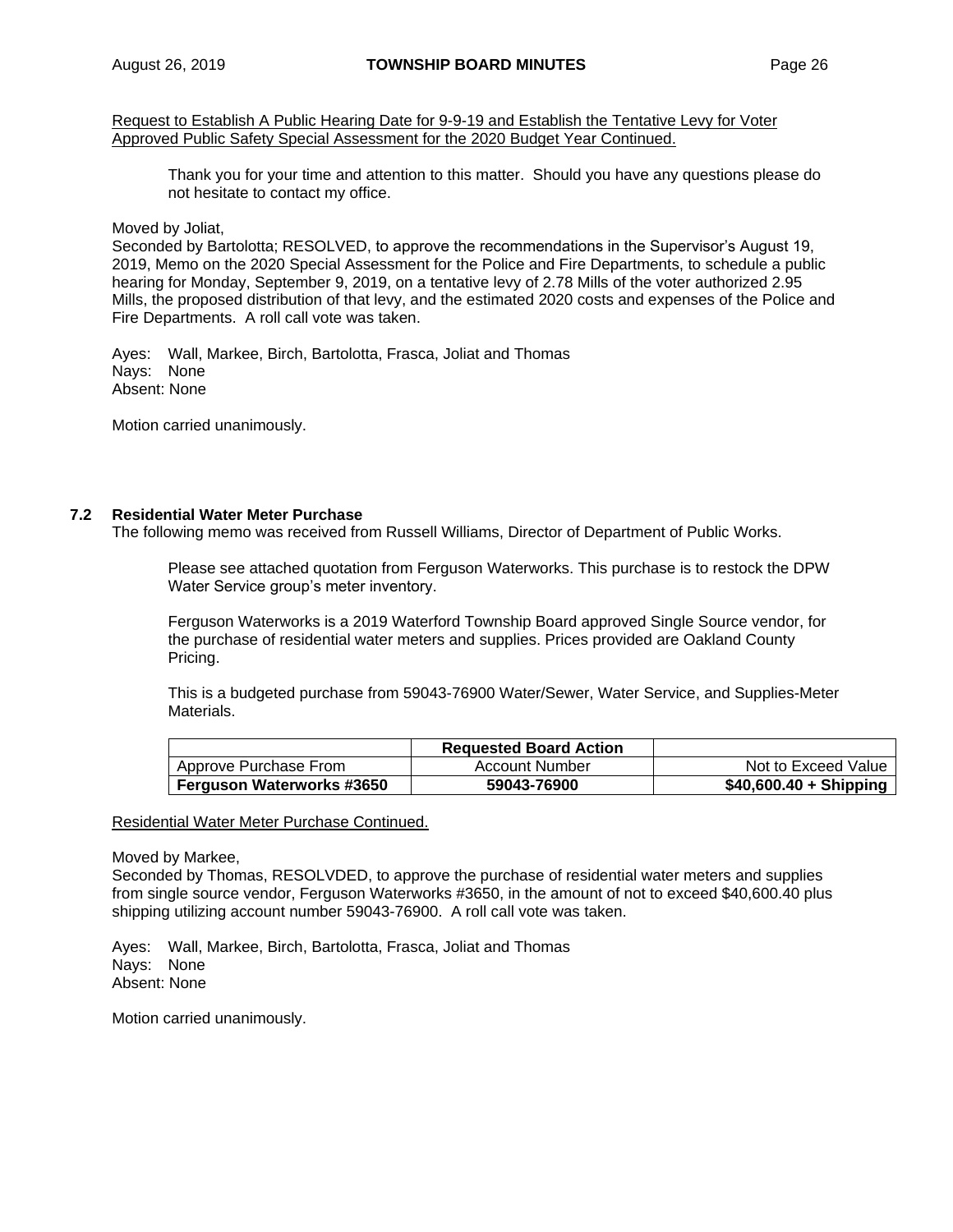### **7.3 Resolution Relocating Voting Precinct 20 to Haviland Elementary School** Clerk Markee presented and read the following Resolution.

### **RESOLUTION**

### **CHARTER TOWNSHIP OF WATERFORD POLLING PLACE RELOCATION FOR VOTING PRECINCT 20**

**WHEREAS,** the Charter Township of Waterford has twenty-one established polling locations; and

**WHEREAS**, it has been determined to relocate Precinct 20 to Haviland Elementary School to provide economic and logistical benefits for all future elections; and

**WHEREAS**, Michigan Election Law, MCL 168.662, stipulates that the Township Board is responsible for determining the location of polling places in the jurisdiction; and

**WHEREAS**, Precinct 20 registered voters shall have a Precinct location reassignment to Haviland Elementary School, 5305 Cass Elizabeth Road, Waterford, Michigan 48327;

**THEREFORE BE IT RESOLVED**, that the Charter Township of Waterford in compliance with Michigan Election Law approves the aforementioned precinct polling location reassignment changes; and shall notify all respective registered voters with an updated Voter Identification Card. (MCL 168.499(3)).

**RESOLVED**, that copies of this Resolution shall be transmitted to the Secretary of State, Bureau of Elections, and the Oakland County Clerk's Office.

## **CERTIFICATION**

I hereby certify that this Resolution was adopted by the Charter Township of Waterford Board of Trustees at a regular meeting of the Board on August 26, 2019.

Charter Township of Waterford

August 26, 2019

Kimberly F. Markee, Township Clerk

Moved by Markee, Seconded by Frasca, RESOLVDED, to approve the Polling Place Relocation for Voting Precinct 20 Resolution. A roll call vote was taken.

Ayes: Wall, Markee, Birch, Bartolotta, Frasca, Joliat and Thomas Nays: None Absent: None

Motion carried unanimously.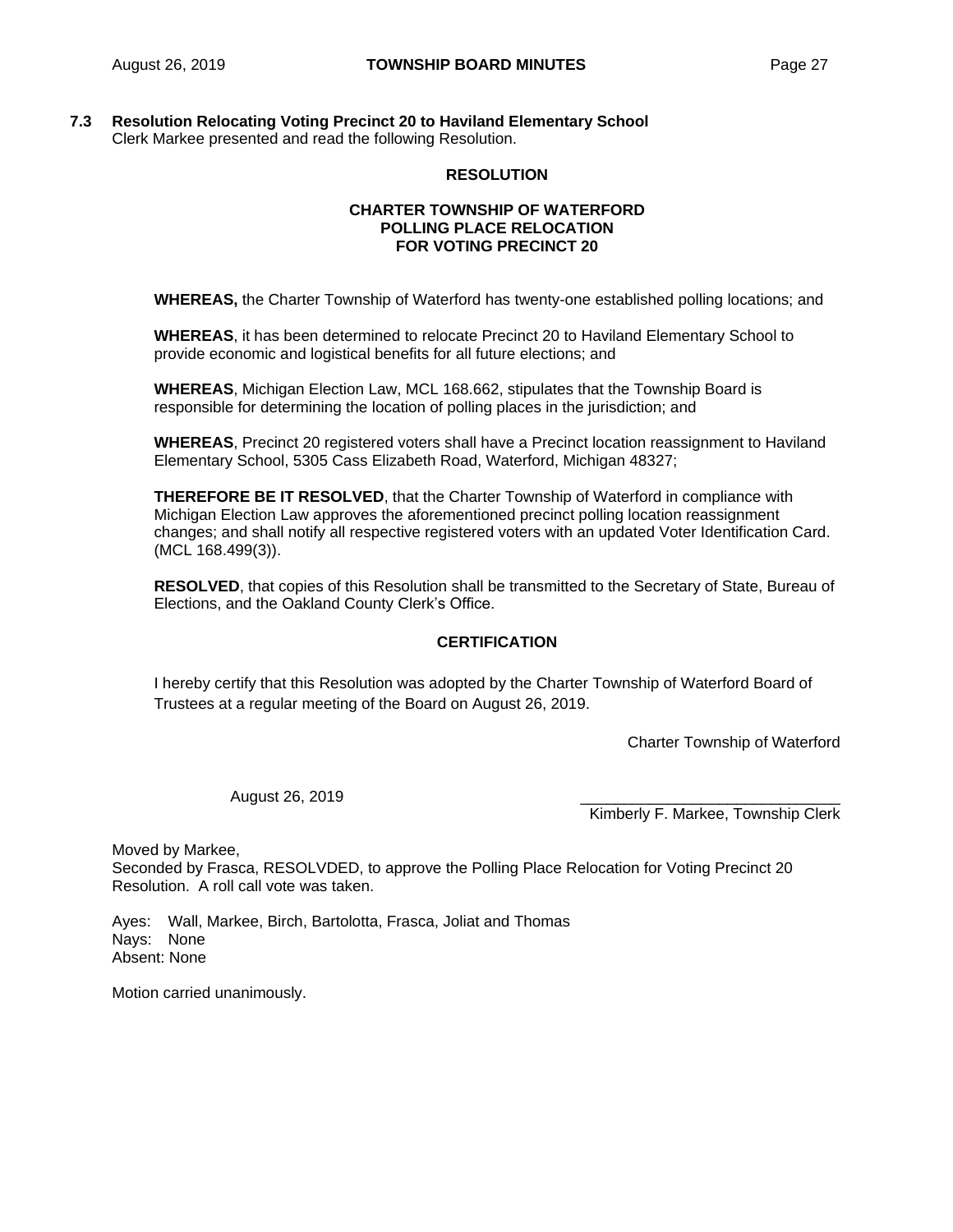## **7.4 Request to Purchase Election Day Voting Booths**

The following memo was received from Kim Markee, Township Clerk.

I respectfully request your approval to purchase voting booths for a total cost of \$37,170 per the attached quote O-39898. There is \$42,000 in our 2019 Elections Budget Number 11910 to cover the cost of this purchase. Although this quote says 210 as the quantity, it is a dual voting booth that takes up less space and provides two voting booths for a total of 420 booths. This will provide 20 booths per precinct.

I compared eight different booths, and determined this booth meets our needs. We are receiving discounted pricing, because the City of Detroit is placing a large order and we are receiving the same price. The booth's original price was \$189.00 and we are paying \$177.00 (for 2 booths, which calculates to \$88.50 per booth), providing a \$12.00 discount or a total reduction of \$2,520 from the original price.

I'm requesting these booths be delivered before December 31, 2019, however there is a potential they may not be received until 2020, so I will include this amount in my 2020 budget for a possible rollover.

#### Moved by Birch,

Seconded by Thomas, RESOLVDED, to approve the purchase of voting booths from Election Source in the amount of \$37,170.00, per quote Q-39898, utilizing funds from 11910. A roll call vote was taken.

Ayes: Wall, Markee, Birch, Bartolotta, Frasca, Joliat and Thomas Nays: None Absent: None

Motion carried unanimously.

#### **7.5 Public Comments limited to three (3) minutes per topic.**

Jim Kylie – inquired about the Police and Fire S.A.D. He was advised that every year the S.A.D. must be approved by the Board of Trustees and this is not a new S.A.D.

Gary Biron, 5717 Tipperary Trl – inquired what the cost will be for the single residential waste hauler.

Max Thompson, St. Jude Ct. –suggested the Board provide a paragraph to indicate what the Board is voting on. Trustee Joliat stated that the information is on-line the Thursday before the meeting.

Kalie Richard, Loella Dr. – discussed waste hauling and concerns regarding recycling

Township Attorney Gary Dovre – advised that the quarterly price, for year one (1), is \$37.76, quarterly price for recycling option is \$14.15.

Tom Miller, Driftwood Drive – inquired what prices will be years 2 through 5. He was advised that there is an annual increase of about 3%.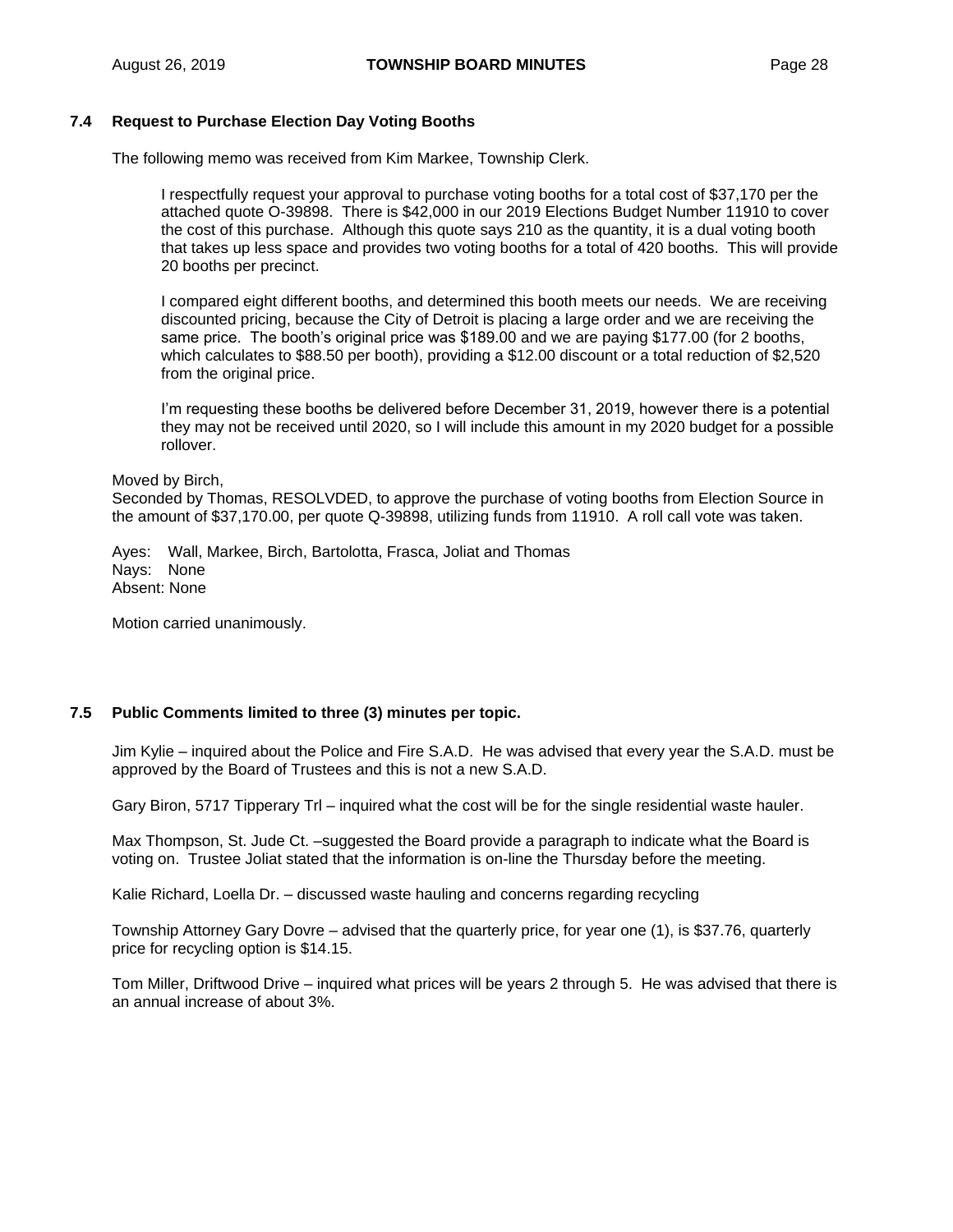## **8. Closed Session**

#### **8.1 Approval to Recess into Closed Session to Consider Attorney/Client Privileged Documents and Opinions Which are Exempt from Disclosure Pursuant to Section 8 of the Open Meetings Act Concerning Contract and Related Matters**

Moved by Bartolotta,

Seconded by Thomas; RESOLVED, to enter into closed session to Consider Attorney/Client Privileged Documents and Opinions Which are Exempt from Disclosure Pursuant to Section 8 of the Open Meetings Act Concerning Contract and Related Matters. A roll call vote was taken.

Ayes: Wall, Markee, Birch, Bartolotta, Frasca, Joliat and Thomas Nays: None Absent: None

Motion carried unanimously.

#### 8.2 **Approval to Recess Into Closed Session to Discuss Collective Bargaining Negotiations Pursuant to Section 8 of the Open Meetings Act**

Moved by Bartolotta, Seconded by Markee; RESOLVED, to enter into closed session to Discuss Collective Bargaining Negotiations Pursuant to Section 8 of the Open Meetings Act. A roll call vote was taken.

Ayes: Wall, Markee, Birch, Bartolotta, Frasca, Joliat and Thomas Nays: None Absent: None

Motion carried unanimously.

Supervisor Wall stated that they would be returning to close the meeting.

The Board entered into closed session at 7:03 p.m.

The Board returned to open session at 8:18 p.m.

#### **ADJOURNMENT**

Moved by Birch, Seconded by Thomas, to adjourn the meeting at 8:18 p.m.

Motion carried unanimously.

Kim Markee, Clerk

Gary Wall, Supervisor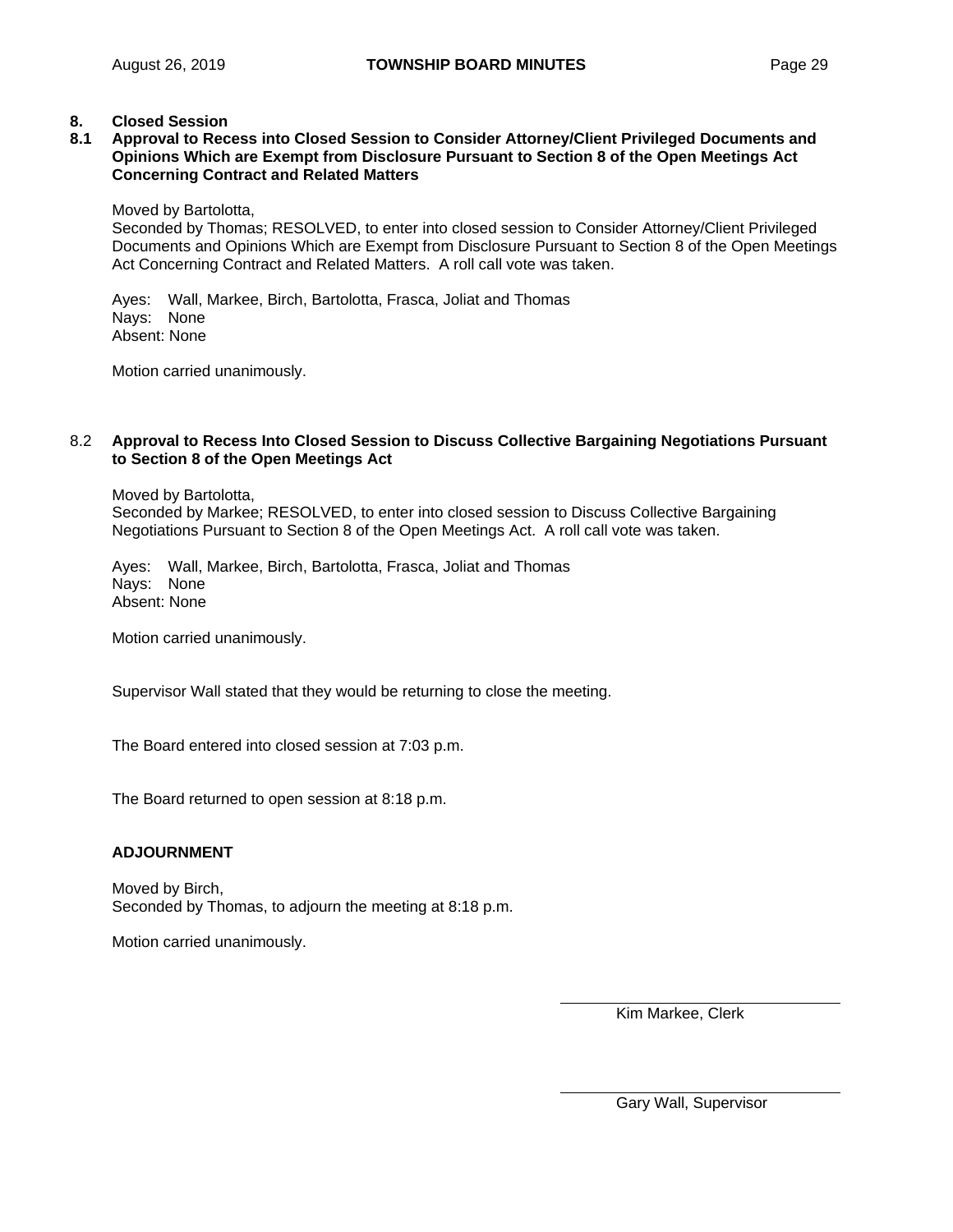WATERFORD TOWNSHIP 08/21/2019 13:10 llievois AP CHECK RECONCILIATION REGISTER

284903 08/26/2019 PRINTED 031547 MGE CARPENTRY

284906 08/26/2019 PRINTED 032726 POWER HOME SOLAR

284907 08/26/2019 PRINTED 032798 MATTHEW KURAJIAN

284909 08/26/2019 PRINTED 032800 JOSHUA KENNEDY

284905 08/26/2019 PRINTED 032578 ELVIS GILAJ

284904 08/26/2019 PRINTED 032551 GOLD STAR COMPANIES INC

284908 08/26/2019 PRINTED 032799 ABOVE BOARD CONSTRUCTION

284910 08/26/2019 PRINTED 033176 COY CONSTRUCTION INC

284912 08/26/2019 PRINTED 041192 CDW GOVERNMENT INC

284914 08/26/2019 PRINTED 041495 CMP DISTRIBUTORS INC

284915 08/26/2019 PRINTED 043034 YMCA CAMP COPNECONIC 284916 08/26/2019 PRINTED 043202 CENTER POINT LARGE PRINT

284917 08/26/2019 PRINTED 043331 CHEMCO PRODUCTS INC

284924 08/26/2019 PRINTED 053237 DETROIT ELEVATOR CO 284925 08/26/2019 PRINTED 053389 LUNGHAMER GMC INC

284926 08/26/2019 PRINTED 053612 DOVER & COMPANY, LLC

284927 08/26/2019 PRINTED 063476 ELECTROCOMM-MICHIGAN, INC

284928 08/26/2019 PRINTED 064008 ELECTRONIC MONITORING SYS

284920 08/26/2019 PRINTED 043381 CITY OF PONTIAC

284919 08/26/2019 PRINTED 043375 CITY GLASS COMPANY INC.

284921 08/26/2019 PRINTED 044064 CONTRACTORS FENCE & GATE 284922 08/26/2019 PRINTED 044214 CHARRON SERVICES

284918 08/26/2019 PRINTED 043335 CHEMSEARCH

284923 08/26/2019 PRINTED 051026 DTI SPORTS

284911 08/26/2019 PRINTED 033609 NEW CREATION HOMES INC

284913 08/26/2019 PRINTED 041460 CLYDES FRAME & WHEEL SERV

 $= -$ 

FOR: Uncleared

CLEARED BATCH CLEAR DATE

#### CHECK # CHECK DATE TYPE VENDOR NAME

|                                          |  |                                                             |            | 284877 08/26/2019 PRINTED 011015 TRACTION 145.20 |
|------------------------------------------|--|-------------------------------------------------------------|------------|--------------------------------------------------|
|                                          |  | 284878 08/26/2019 PRINTED 011016 GREAT LAKES ACE HARDWARE   | 43.68      |                                                  |
|                                          |  | 284879 08/26/2019 PRINTED 011121 A-C TIRE & SERV CTR        | 79.95      |                                                  |
| 284880 08/26/2019 PRINTED 011182 ADE INC |  |                                                             | 600.00     |                                                  |
|                                          |  | 284881 08/26/2019 PRINTED 011188 ALL STAR OFFICIALS ASSOC   | 492.00     |                                                  |
|                                          |  | 284882 08/26/2019 PRINTED 011201 ALADDIN HEATING & COOLING  | 36.00      |                                                  |
|                                          |  | 284883 08/26/2019 PRINTED 011292 AIRGAS USA, LLC            | 95.14      |                                                  |
|                                          |  | 284884 08/26/2019 PRINTED 011700 AQUA-WEED CONTROL INC      | 3,668.75   |                                                  |
|                                          |  | 284885 08/26/2019 PRINTED 011730 ARROW PRINTING             | 1,170.07   |                                                  |
|                                          |  | 284886 08/26/2019 PRINTED 013506 AMERICAN LIBRARY ASSOC     | 145.00     |                                                  |
|                                          |  | 284887 08/26/2019 PRINTED 013665 APOLLO FIRE EQUIPMENT CO   | 35.24      |                                                  |
|                                          |  | 284888 08/26/2019 PRINTED 013685 APPLIED IMAGING            | 1,426.45   |                                                  |
|                                          |  | 284889 08/26/2019 PRINTED 013728 GLEN F. ARMSTRONG          | 25.00      |                                                  |
|                                          |  | 284890 08/26/2019 PRINTED 013774 ASPHALT SPECIALISTS INC    | 323,036.25 |                                                  |
|                                          |  | 284891 08/26/2019 PRINTED 014472 ALPHA DIRECTIONAL BORING   | 1,000.00   |                                                  |
|                                          |  | 284892 08/26/2019 PRINTED 014474 ALCOHOL DRUG ADMINISTRATI  | 2,032.00   |                                                  |
|                                          |  | 284893 08/26/2019 PRINTED 021079 BAKER & TAYLOR BOOKS       | 1,885.64   |                                                  |
|                                          |  | 284894 08/26/2019 PRINTED 021093 BSB COMMUNICATIONS, INC    | 64,621.72  |                                                  |
|                                          |  | 284895 08/26/2019 PRINTED 023058 BANK OF NEW YORK MELLON, N | 626,191.58 |                                                  |
|                                          |  | 284896 08/26/2019 PRINTED 023068 K & Q LAW, PC              | 350.00     |                                                  |
|                                          |  | 284897 08/26/2019 PRINTED 023123 JUDY BALDAK                | 210.00     |                                                  |
|                                          |  | 284898 08/26/2019 PRINTED 023367 BIANCO TOURS               | 5,520.00   |                                                  |
|                                          |  | 284899 08/26/2019 PRINTED 023587 HILLARIE F BOETTGER PLLC   | 300.00     |                                                  |
|                                          |  | 284900 08/26/2019 PRINTED 023592 BOSTICK TRUCK CENTER LLC   | 209.59     |                                                  |
|                                          |  | 284901 08/26/2019 PRINTED 023733 BREATHING AIR SYSTEMS      | 886.08     |                                                  |
|                                          |  | 284902 08/26/2019 PRINTED 023801 VICKI BROOKS               | 500.00     |                                                  |

**INCLEARED** 

100.00

100.00

 $400,00$ 

100.00

100.00

100.00

100.00

100.00

289.27

905.00 1,020.00

89.45

250.00

 $40.00$ 

1,794.45

1,582.45 4,987.50

975.00 1,164.19

139.00

733.69

130.00

1,150.75

1,928.37

 $1,200.00$ 

7,950.72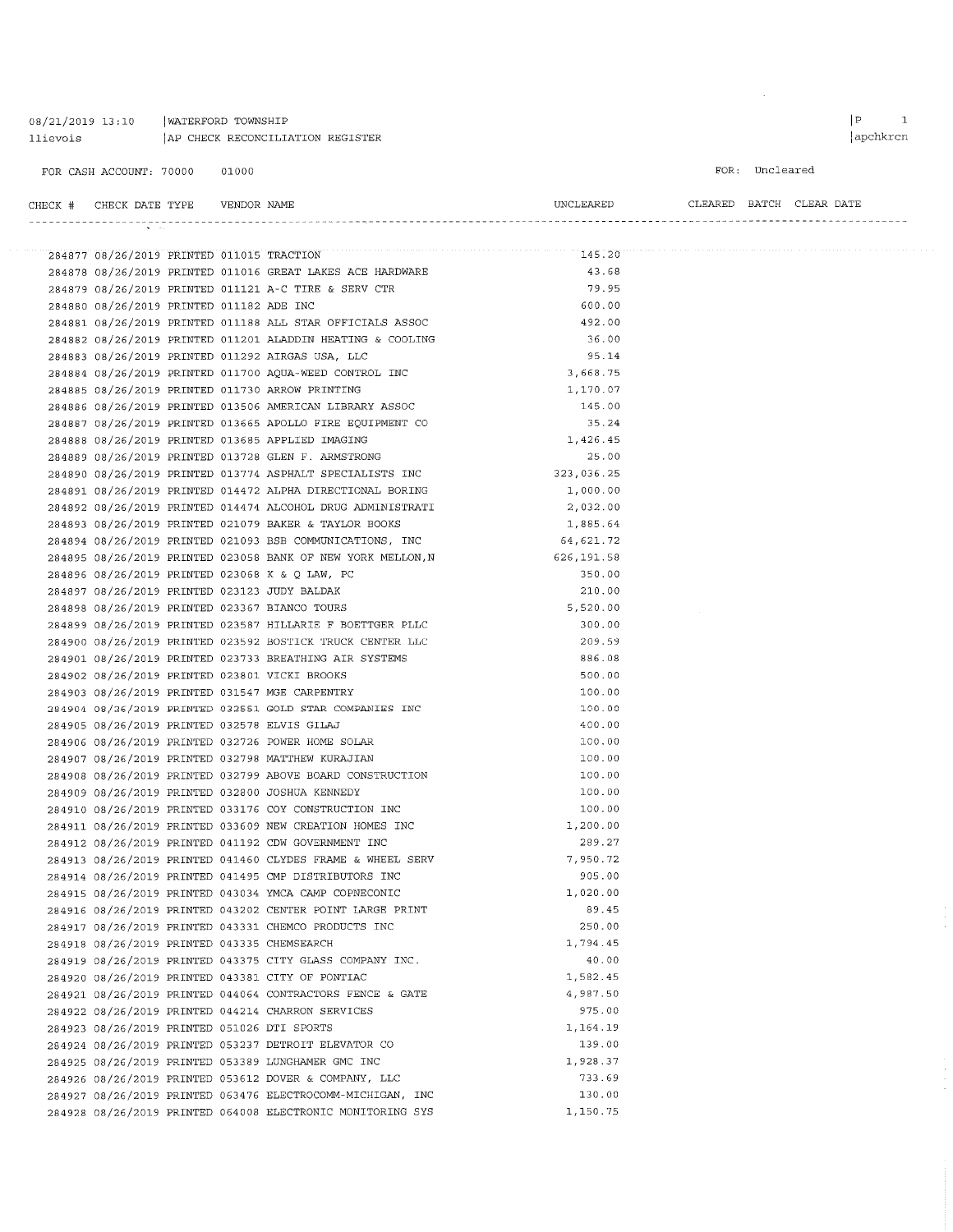08/21/2019 13:10 | WATERFORD TOWNSHIP 11ievois | AP CHECK RECONCILIATION REGISTER

FOR CASH ACCOUNT: 70000 01000

FOR: Uncleared

| CHECK | CHECK DATE TYPE | VENDOR NAME | UNCLEARED | CLEARED | BATCH | CLEAR DATE |
|-------|-----------------|-------------|-----------|---------|-------|------------|
|       |                 |             |           |         |       |            |

|  |                                             |  | 284929 08/26/2019 PRINTED 064010 ELM USA, INC                                                               | 819.95    |  |
|--|---------------------------------------------|--|-------------------------------------------------------------------------------------------------------------|-----------|--|
|  |                                             |  | 284930 08/26/2019 PRINTED 081015 F&M MECHANICAL SERVICES L                                                  | 1,481.00  |  |
|  |                                             |  | 284931 08/26/2019 PRINTED 083373 FIRESTONE TIRE & SERV CTR                                                  | 714.40    |  |
|  |                                             |  | 284932 08/26/2019 PRINTED 083422 FILETECH SYSTEMS, INC                                                      | 104.50    |  |
|  |                                             |  | 284933 08/26/2019 PRINTED 083452 SUBURBAN FORD OF WATERFOR                                                  | 9,387.25  |  |
|  |                                             |  | 284934 08/26/2019 PRINTED 083466 FLEX ADMINISTRATORS INC                                                    | 635.00    |  |
|  |                                             |  | 284935 08/26/2019 PRINTED 083480 JEFFREY M FLETCHER                                                         | 300.00    |  |
|  |                                             |  | 284936 08/26/2019 PRINTED 083580 FORSTER BROTHERS                                                           | 87.00     |  |
|  |                                             |  | 284937 08/26/2019 PRINTED 083717 MATTHEW M FRIEDRICH                                                        | 300.00    |  |
|  |                                             |  | 284938 08/26/2019 PRINTED 083734 JEFFREY FRANKLIN                                                           | 500.00    |  |
|  |                                             |  | 284939 08/26/2019 PRINTED 091835 GUNNERS METERS & PARTS IN                                                  | 62.00     |  |
|  |                                             |  | 284940 08/26/2019 PRINTED 093025 GALE/CENGAGE LEARNING                                                      | 575.72    |  |
|  |                                             |  | 284941 08/26/2019 PRINTED 093451 GLOBAL OFFICE SOLUTIONS                                                    | 794.03    |  |
|  |                                             |  | 284942 08/26/2019 PRINTED 093823 GREEN MEADOWS LAWNSCAPE,                                                   | 20,235.00 |  |
|  |                                             |  | 284943 08/26/2019 PRINTED 093840 LOOMIS FARGO & CO                                                          | 903.91    |  |
|  | 284944 08/26/2019 PRINTED 093860 GREG GUSKO |  |                                                                                                             | 225.00    |  |
|  | 284945 08/26/2019 PRINTED 103005 HACH CO    |  |                                                                                                             | 1,042.28  |  |
|  |                                             |  | 284946 08/26/2019 PRINTED 103018 DERWOOD HAINES JR                                                          | 800.00    |  |
|  |                                             |  | 284947 08/26/2019 PRINTED 103143 HALLAHAN & ASSOCIATES, PC                                                  | 495.00    |  |
|  |                                             |  | 284948 08/26/2019 PRINTED 103398 HI-TECH SAFE & LOCK COMPA                                                  | 200.00    |  |
|  |                                             |  | 284949 08/26/2019 PRINTED 103584 JOHN H HOLMES                                                              | 325.00    |  |
|  |                                             |  | 284950 08/26/2019 PRINTED 103613 HOUSE ARREST SERVICES INC                                                  | 81.37     |  |
|  |                                             |  | 284951 08/26/2019 PRINTED 103641 HOME CONFINEMENT                                                           | 310.00    |  |
|  |                                             |  | 284952 08/26/2019 PRINTED 113488 IMPERIAL AUTO WASH                                                         | 225.00    |  |
|  |                                             |  | 284953 08/26/2019 PRINTED 113491 IMPRESSIVE PRINTING & PRO                                                  | 189.80    |  |
|  |                                             |  | 284954 08/26/2019 PRINTED 113542 INGRAM LIBRARY SERVICES                                                    | 37.55     |  |
|  |                                             |  | 284955 08/26/2019 PRINTED 113701 IRON MOUNTAIN                                                              | 424.08    |  |
|  |                                             |  | 284956 08/26/2019 PRINTED 121011 J&B MEDICAL SUPPLY                                                         | 6,110.74  |  |
|  |                                             |  | 284957 08/26/2019 PRINTED 121135 JC WATER TREATMENT INC                                                     | 238.00    |  |
|  |                                             |  | 284958 08/26/2019 PRINTED 121300 JGM VALVE CORP                                                             | 33,356.00 |  |
|  |                                             |  | 284959 08/26/2019 PRINTED 123023 JAIL ALTERNATIVES FOR MIC                                                  | 448.00    |  |
|  |                                             |  | 284960 08/26/2019 PRINTED 123046 JAG MOTORCOACH LLC                                                         | 100.00    |  |
|  |                                             |  | 284961 08/26/2019 PRINTED 143019 MARSHA KOSMATKA                                                            | 175.00    |  |
|  |                                             |  | 284962 08/26/2019 PRINTED 143228 JJ KELLER & ASSOCIATES IN                                                  | 426.36    |  |
|  |                                             |  | 284963 08/26/2019 PRINTED 143600 SCOTT C KOZAK                                                              | 900.00    |  |
|  |                                             |  | 284964 08/26/2019 PRINTED 143707 KRONOS SAASHR, INC                                                         | 1,217.94  |  |
|  |                                             |  | 284965 08/26/2019 PRINTED 143848 DOUGLAS E KUTHY                                                            | 300.00    |  |
|  |                                             |  | 284966 08/26/2019 PRINTED 153055 LAW OFFICES OF JOSEPH A L                                                  | 350.00    |  |
|  |                                             |  | 284967 08/26/2019 PRINTED 153097 LAMPHERE'S TREE SERVICE                                                    | 400.00    |  |
|  |                                             |  | 284968 08/26/2019 PRINTED 153240 LESLIE TIRE                                                                | 987.50    |  |
|  |                                             |  | 284969 08/26/2019 PRINTED 153367 LIBRARY NETWORK, THE                                                       | 11,795.63 |  |
|  |                                             |  | 284970 08/26/2019 PRINTED 153566 LOWRY TIRE CO INC                                                          | 74.45     |  |
|  |                                             |  | 284971 08/26/2019 PRINTED 161570 MONTGOMERY & SONS INC                                                      | 2,198.00  |  |
|  |                                             |  | 284972 08/26/2019 PRINTED 163023 MADISON ELECTRIC CO                                                        | 289.95    |  |
|  |                                             |  | 284973 08/26/2019 PRINTED 163163 MCININCH MONUMENT                                                          | 1,978.00  |  |
|  | 284974 08/26/2019 PRINTED 163270 METCOM     |  |                                                                                                             | 142.90    |  |
|  |                                             |  | 284975 08/26/2019 PRINTED 163371 MICHIGAN COURT SERV INC                                                    | 36.00     |  |
|  |                                             |  | 284976 08/26/2019 PRINTED 163476 MIDWEST TAPE                                                               | 1,235.00  |  |
|  |                                             |  | 284977 08/26/2019 PRINTED 163480 MILFORD COUNSELING                                                         | 160.00    |  |
|  |                                             |  | 284978 08/26/2019 PRINTED 163489 DAVE MILLER LLC                                                            | 485.00    |  |
|  |                                             |  |                                                                                                             | 1,330.00  |  |
|  |                                             |  | 284979 08/26/2019 PRINTED 163511 MINI DOCS, LLC<br>284980 08/26/2019 PRINTED 163629 MORRISROE LAW OFFICE PC | 300.00    |  |
|  |                                             |  |                                                                                                             |           |  |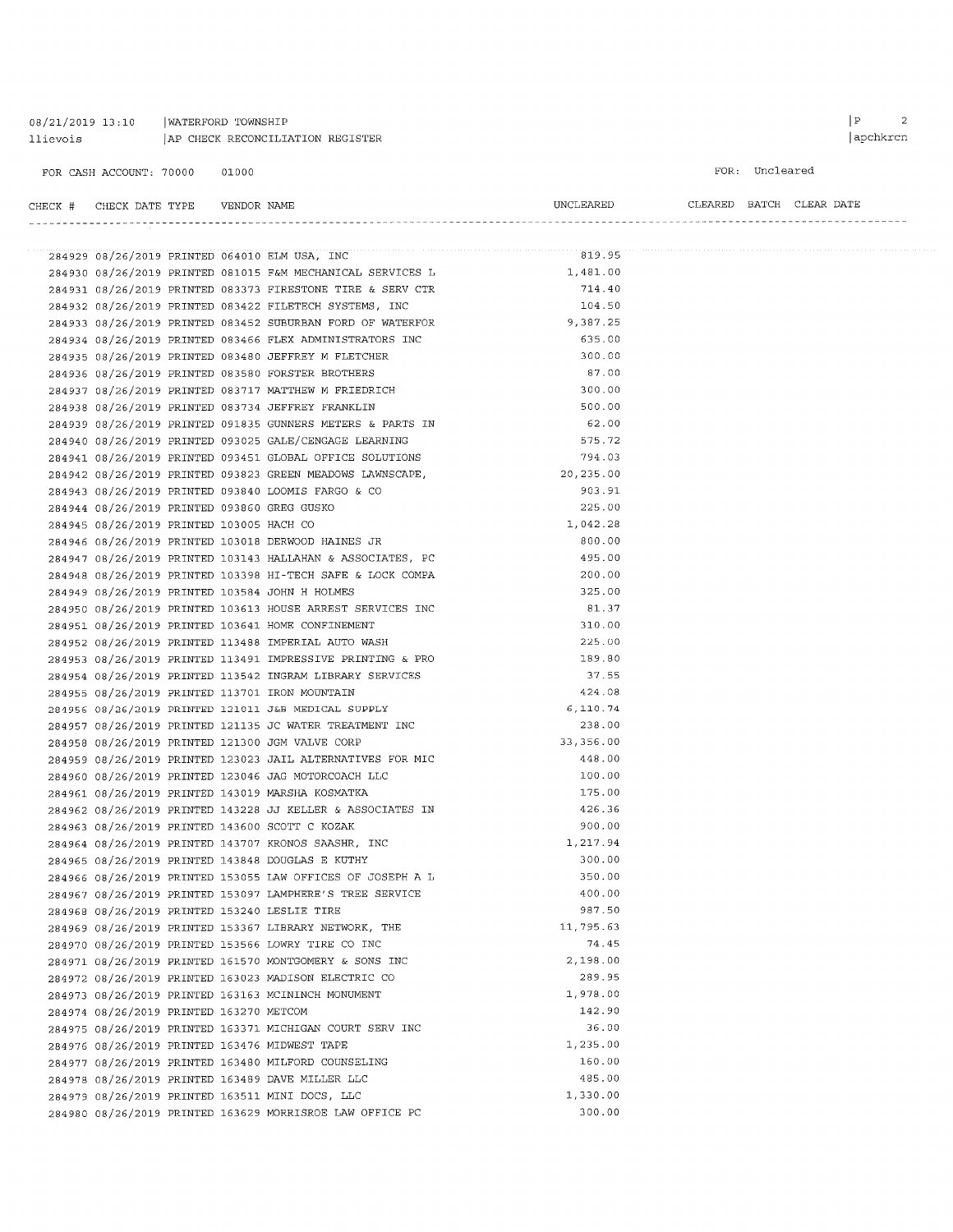| llievois                                        |       | AP CHECK RECONCILIATION REGISTER                                    |                                    |                | apchkrcn |
|-------------------------------------------------|-------|---------------------------------------------------------------------|------------------------------------|----------------|----------|
| FOR CASH ACCOUNT: 70000                         | 01000 |                                                                     |                                    | FOR: Uncleared |          |
| CHECK # CHECK DATE TYPE    VENDOR NAME          |       |                                                                     | UNCLEARED CLEARED BATCH CLEAR DATE |                |          |
|                                                 |       |                                                                     |                                    |                |          |
|                                                 |       | 284982 08/26/2019 PRINTED 174456 STATE OF MICHIGAN                  | 125.00                             |                |          |
|                                                 |       | 284983 08/26/2019 PRINTED 174498 MICHIGAN DEPT OF NATURAL           | 850.00                             |                |          |
| 284984 08/26/2019 PRINTED 174615 MDASA          |       |                                                                     | 1,170.00                           |                |          |
|                                                 |       | 284985 08/26/2019 PRINTED 174870 STATE OF MICHIGAN                  | 38,398.90                          |                |          |
|                                                 |       | 284986 08/26/2019 PRINTED 183234 NETWORKS GROUP, INC.               | 4,945.00                           |                |          |
|                                                 |       | 284987 08/26/2019 PRINTED 183286 NEOPOST USA INC                    | 370.00                             |                |          |
|                                                 |       | 284988 08/26/2019 PRINTED 183289 NETWORKFLEET INC                   | 1,333.75                           |                |          |
|                                                 |       | 284989 08/26/2019 PRINTED 183952 NYE UNIFORM COMPANY                | 1,163.90                           |                |          |
|                                                 |       | 284990 08/26/2019 PRINTED 193043 OAKLAND COUNTY FARM BUREA          | 200.00                             |                |          |
|                                                 |       | 284991 08/26/2019 PRINTED 204040 OAKLAND COUNTY TREASURER           | 408.00                             |                |          |
|                                                 |       | 284992 08/26/2019 PRINTED 204040 OAKLAND COUNTY TREASURER           | 720.00                             |                |          |
|                                                 |       | 284993 08/26/2019 PRINTED 204040 OAKLAND COUNTY TREASURER           | 756.00                             |                |          |
|                                                 |       | 284994 08/26/2019 PRINTED 204040 OAKLAND COUNTY TREASURER           | 3,343.00                           |                |          |
|                                                 |       | 284995 08/26/2019 PRINTED 204505 OAKLAND SCHOOLS                    | 102.40                             |                |          |
|                                                 |       | 284996 08/26/2019 PRINTED 204520 OAKLAND FAMILY SERVICES            | 90.00                              |                |          |
|                                                 |       | 284997 08/26/2019 PRINTED 204665 OAKLAND COUNTY TREASURER 12,485.35 |                                    |                |          |
|                                                 |       | 284998 08/26/2019 PRINTED 204860 ROAD COMMISSION FOR                | 1,916.92                           |                |          |
|                                                 |       | 284999 08/26/2019 PRINTED 204950 OAKLAND COUNTY YOUTH ASSI          | 330.79                             |                |          |
|                                                 |       | 285000 08/26/2019 PRINTED 211017 PM TECHNOLOGIES                    | 351.19                             |                |          |
|                                                 |       | 285001 08/26/2019 PRINTED 211220 MCLAREN OAKLAND                    | 641.00                             |                |          |
|                                                 |       | 285002 08/26/2019 PRINTED 213211 PERCEPTIVE CONTROLS INC            | 1,071.00                           |                |          |
|                                                 |       | 285003 08/26/2019 PRINTED 213454 NANCY PLASTERER                    | 350.00                             |                |          |
|                                                 |       | 285004 08/26/2019 PRINTED 213566 COFFEE BREAK INC                   | 36.25                              |                |          |
| 285005 08/26/2019 PRINTED 213608 SCOTT POWERS   |       |                                                                     | 100.00                             |                |          |
|                                                 |       | 285006 08/26/2019 PRINTED 213776 PROGRESSIVE IRRIGATION             | 1,398.34                           |                |          |
|                                                 |       | 285007 08/26/2019 PRINTED 220209 JANETTE COLOMBE                    | 20.00                              |                |          |
|                                                 |       | 285008 08/26/2019 PRINTED 223977 PATRICIA JACKSON                   | 15.00                              |                |          |
| 285009 08/26/2019 PRINTED 224390 KATHY HOUCK    |       |                                                                     | 50.00                              |                |          |
| 285010 08/26/2019 PRINTED 225638 RUTH FISCUS    |       |                                                                     | 59.00                              |                |          |
| 285011 08/26/2019 PRINTED 226068 ANGELA MILLER  |       |                                                                     | 130.00                             |                |          |
| 285012 08/26/2019 PRINTED 226741 TOM JONES      |       |                                                                     | 30.00                              |                |          |
| 285013 08/26/2019 PRINTED 227086 CYNTHIA BROWN  |       |                                                                     | 30.00                              |                |          |
| 285014 08/26/2019 PRINTED 227159 RUTH GOODSON   |       |                                                                     | 225.00                             |                |          |
|                                                 |       | 285015 08/26/2019 PRINTED 227526 JENNIFER HERNANDEZ                 | 200.00                             |                |          |
|                                                 |       | 285016 08/26/2019 PRINTED 227527 EVANTHIA DEMOPOULOS                | 60.00                              |                |          |
| 285017 08/26/2019 PRINTED 227529 REBECCA DAWLEY |       |                                                                     | 75.00                              |                |          |
| 285018 08/26/2019 PRINTED 227530 ARLENE SIMPSON |       |                                                                     | 15.00                              |                |          |
|                                                 |       | 285019 08/26/2019 PRINTED 227531 MARYANN STEVENS COLLIER            | 15.00                              |                |          |
| 285020 08/26/2019 PRINTED 227532 MARY K PIERCE  |       |                                                                     | 250.00                             |                |          |
|                                                 |       | 285021 08/26/2019 PRINTED 227533 HELEN JOVANOVICH                   | 145.00                             |                |          |
| 285022 08/26/2019 PRINTED 227534 CLAIRE KISSICK |       |                                                                     | 180.00                             |                |          |
| 285023 08/26/2019 PRINTED 227535 TOM HART       |       |                                                                     | 50.00                              |                |          |
| 285024 08/26/2019 PRINTED 227536 NORBERT MOSLEY |       |                                                                     | 200.00                             |                |          |
|                                                 |       | 285025 08/26/2019 PRINTED 233852 QUALITY FIRE SERVICES              | 403.05                             |                |          |
|                                                 |       | 285026 08/26/2019 PRINTED 241008 RKA PETROLEUM COMPANIES,           | 12,740.25                          |                |          |
|                                                 |       | 285027 08/26/2019 PRINTED 241485 RMS ASSOCIATES, LLC                | 6, 125.00                          |                |          |
|                                                 |       | 285028 08/26/2019 PRINTED 243040 PENGUIN RANDOM HOUSE LLC           | 75.75                              |                |          |
|                                                 |       | 285029 08/26/2019 PRINTED 243206 RECORDED BOOKS LLC                 | 78.51                              |                |          |

 $90.00$ 

 $600.00$ 

 $48.00$ 

08/21/2019 13:10 | WATERFORD TOWNSHIP

285030 08/26/2019 PRINTED 243228 STELLA REYES

285031 08/26/2019 PRINTED 243404 RITEWAY LAWN CARE & LANDS

285032 08/26/2019 PRINTED 243664 ROSE PEST SOLUTIONS

 $\begin{array}{ccc} \mid P & 3 \\ \end{array}$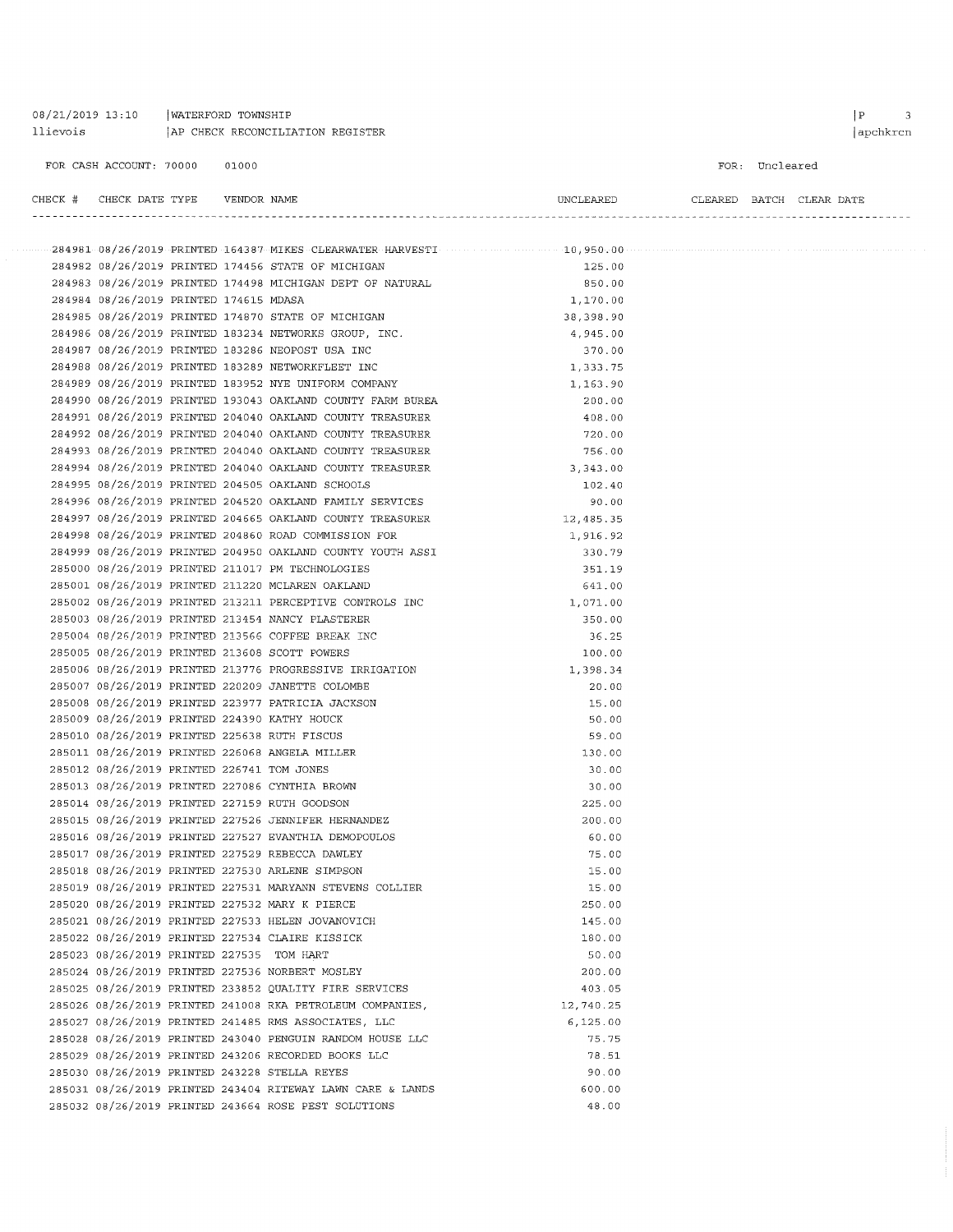| 08/21/2019 13:10<br>llievois |                 | WATERFORD TOWNSHIP<br>AP CHECK RECONCILIATION REGISTER     |                                                            |              |     | $\, {\bf p}$             | $\overline{4}$<br>apchkrcn |
|------------------------------|-----------------|------------------------------------------------------------|------------------------------------------------------------|--------------|-----|--------------------------|----------------------------|
|                              |                 |                                                            |                                                            |              |     |                          |                            |
| FOR CASH ACCOUNT: 70000      |                 | 01000                                                      |                                                            |              |     | FOR: Uncleared           |                            |
| CHECK #                      | CHECK DATE TYPE | VENDOR NAME                                                |                                                            | UNCLEARED    |     | CLEARED BATCH CLEAR DATE |                            |
|                              |                 |                                                            |                                                            |              |     |                          |                            |
|                              |                 | 285034 08/26/2019 PRINTED 253160 SCRAMLIN FEEDS            |                                                            | 237.00       |     |                          |                            |
|                              |                 |                                                            | 285035 08/26/2019 PRINTED 253293 HOWARD L SHIFMAN, P.C.    | 10,000.00    |     |                          |                            |
|                              |                 |                                                            | 285036 08/26/2019 PRINTED 253453 SLICK SHIRTS SCREEN PRINT | 2,140.00     |     |                          |                            |
|                              |                 | 285037 08/26/2019 PRINTED 253521 GRANT SMITH               |                                                            | 300.00       |     |                          |                            |
|                              |                 | 285038 08/26/2019 PRINTED 254826 STARR AUTO GLASS          |                                                            | 275.00       |     |                          |                            |
|                              |                 | 285039 08/26/2019 PRINTED 254843 STAR EMS                  |                                                            | 3,500.07     |     |                          |                            |
|                              |                 | 285040 08/26/2019 PRINTED 263057 TARGET INFO MGMT INC      |                                                            | 172.60       |     |                          |                            |
|                              |                 | 285041 08/26/2019 PRINTED 263227 TELEVEND SERVICES, INC    |                                                            | 83.65        |     |                          |                            |
|                              |                 | 285042 08/26/2019 PRINTED 263255 TESTAMERICA LABORATORIES  |                                                            | 1,176.90     |     |                          |                            |
|                              |                 | 285043 08/26/2019 PRINTED 263353 DEMETRIUS THOMPSON C/O AT |                                                            | 31,480.00    |     |                          |                            |
|                              |                 | 285044 08/26/2019 PRINTED 263582 THOMSON REUTERS-WEST      |                                                            | 415.35       |     |                          |                            |
|                              |                 | 285045 08/26/2019 PRINTED 271536 UPS STORE                 |                                                            | 60.88        |     |                          |                            |
|                              |                 | 285046 08/26/2019 PRINTED 273533 UNIFIRST CORP             |                                                            | 1,167.24     |     |                          |                            |
|                              |                 | 285047 08/26/2019 PRINTED 273542 UNIQUE MGMT SERVICES INC  |                                                            | 143.20       |     |                          |                            |
|                              |                 | 285048 08/26/2019 PRINTED 283242 VERIZON WIRELESS          |                                                            | 225.38       |     |                          |                            |
|                              |                 | 285049 08/26/2019 PRINTED 283242 VERIZON WIRELESS          |                                                            | 616.69       |     |                          |                            |
|                              |                 | 285050 08/26/2019 PRINTED 293117 WATERWORKS CAR WASH, LLC  |                                                            | 788.00       |     |                          |                            |
|                              |                 | 285051 08/26/2019 PRINTED 304930 WATERFORD TOWNSHIP DPW    |                                                            | 2,409.17     |     |                          |                            |
|                              |                 | 285052 08/26/2019 PRINTED 500246 MI MED INC                |                                                            | 2,514.27     |     |                          |                            |
|                              |                 | 285053 08/26/2019 PRINTED 500483 CSG FORTE PAYMENTS        |                                                            | 861.00       |     |                          |                            |
|                              |                 | 177 CHECKS                                                 | CASH ACCOUNT TOTAL                                         | 1,334,793.04 | .00 |                          |                            |